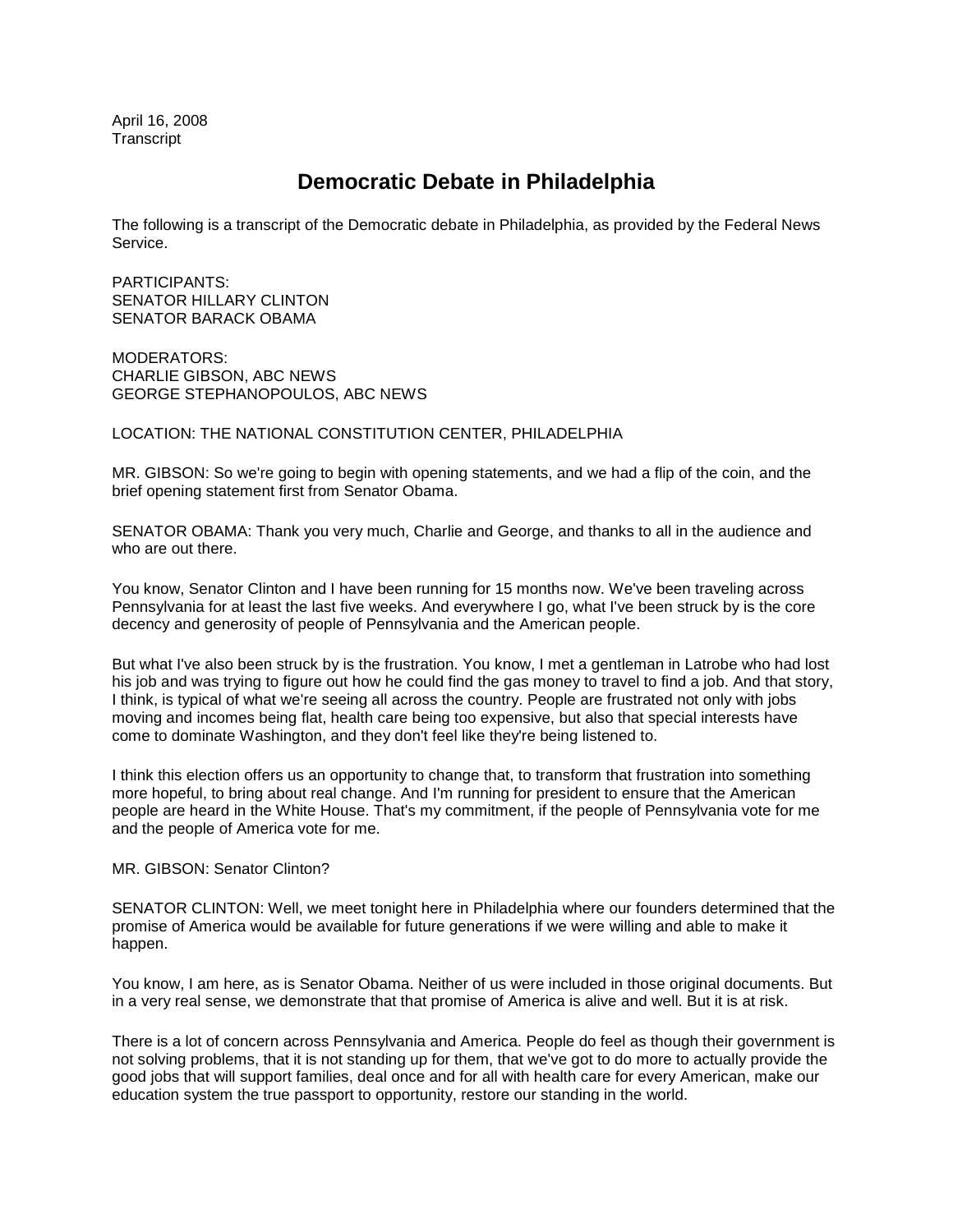I am running for president because I know we can meet the challenges of today, that we can continue to fulfill that promise that was offered to successive generations of Americans starting here so long ago.

And I hope that this evening, voters in Pennsylvania and others across the country will listen carefully to what we have to say, will look at our records, will look at the plans we have.

And I offer those on my website, hillaryclinton.com, for more detail. Because I believe with all my heart that we the people can have the kind of future that our children and grandchildren so richly deserve.

MR. GIBSON: Thank you both.

And with that as preamble, we will take a very short commercial break. And we will come back and begin 90 minutes of debate. The Pennsylvania Democratic Debate continues after just one minute.

(Announcements.)

MR. GIBSON: We'll begin each of the segments of this debate with short quotes from the Constitution that are apropos to what we're going to talk about. And it is good to be back here at the National Constitution Center.

So let's start. And I'm going to give a general question, before we get to the issues, to both of you on politics.

There have already been many votes in many states, and you have each, as you analyze the vote, appealed disproportionately to different constituencies in the party, and that dismays many in the party. Governor Cuomo, an elder statesman in your party, has come forward with a suggestion. He has said, look, fight it to the end.

Let every vote be counted. You contest every delegate. Go at each other to the -- right till the end. Don't give an inch to one another. But pledge now that whichever one of you wins this contest, you'll take the other as your running mate, and that the other will agree if they lose, to take second place on the ticket.

So I put the question to both of you: Why not?

(Pause, laughter.)

Don't all speak at once. (Laughter.)

SENATOR OBAMA: Well, I'm happy to start with a response. Look, this has been an extraordinary journey that both Senator Clinton and I have been on and a number of other able candidates. And I think very highly of Senator Clinton's record. But as I've said before, I think it's premature at this point for us to talk about who vice presidential candidates will be because we're still trying to determine who the nominee will be.

But one thing I'm absolutely certain of is that come August, when we're in Denver, the Democratic Party will come together, because we have no choice if we want to deliver on the promises that not only we've made but the founders made. We are seeing peoples' economic status slipping further and further behind. We've seen people who have not only lost their jobs but now are at risk of losing their homes.

We have a sharp contrast in terms of economic policies. John McCain wants to continue four more years of George Bush policies and, on the foreign policy front, wants to continue George Bush's foreign policy.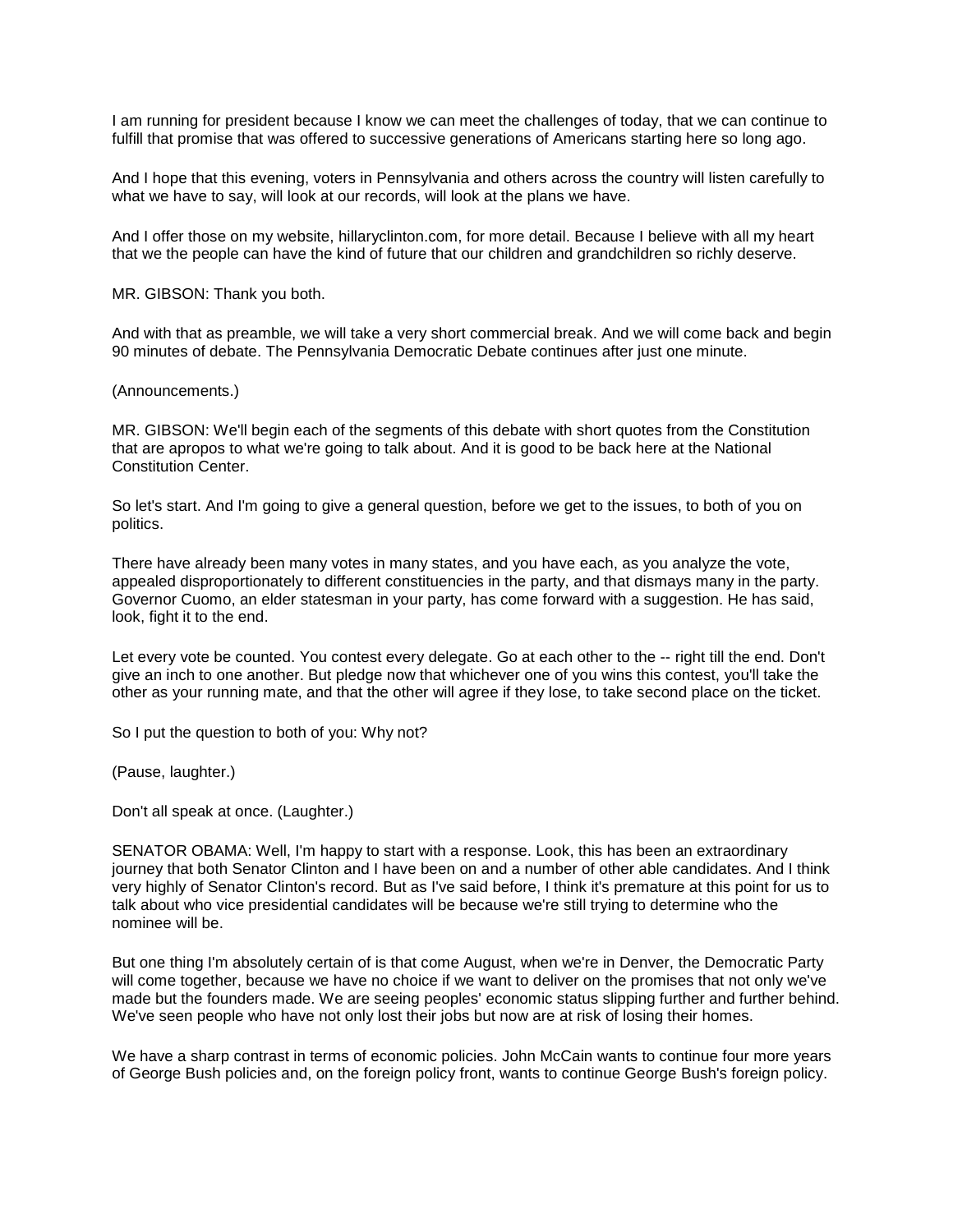So I'm confident that both Senator Clinton's supporters and Senator Obama's supporters will be supporting the Democratic nominee when we start engaging in that general election.

MR. GIBSON: But Senator Clinton, Governor Cuomo made that suggestion because he's not so sure. And other Democrats are not so sure.

Just to quote from the Constitution again, "In every case," Article Two, Section One, "after the choice of the president, the person having the greatest number of votes of the electors shall be the vice president."

If it was good enough in colonial times, why not in these times.

SENATOR CLINTON: Well, Charlie, I'm going to do everything I possibly can to make sure that one of us takes the oath of office next January. I think that has to be the overriding goal, whatever we have to do.

Obviously we are still contesting to determine who will be the nominee. But once that is resolved, I think it is absolutely imperative that our entire party close ranks, that we become unified.

I will do everything to make sure that the people who supported me support our nominee.

I will go anywhere in the country to make the case. And I know that Barack feels the same way, because both of us have spent 15 months traveling our country. I have seen the damage of the Bush years. I've seen the extraordinary pain that people have suffered from because of the failed policies; you know, those who have held my hands who have lost sons or daughters in Iraq, and those who have lost sons or daughters because they didn't have health insurance.

And so, regardless of the differences there may be between us, and they are differences, they pale in comparison to the differences between us and Senator McCain.

So we will certainly do whatever is necessary to make sure that a Democrat is in the White House next January.

MR. GIBSON: All right. I will let this go. I don't think Governor Cuomo has any takers yet.

Let me start with a question to you, Senator Obama.

SENATOR OBAMA: Yes.

MR. GIBSON: Talking to a closed-door fundraiser in San Francisco 10 days ago, you got talking in California about small-town Pennsylvanians who have had tough economic times in recent years. And you said they get bitter, and they cling to guns or they cling to their religion or they cling to antipathy toward people who are not like them.

Now, you've said you misspoke; you said you mangled what it was you wanted to say. But we've talked to a lot of voters. Do you understand that some people in this state find that patronizing and think that you said actually what you meant?

SENATOR OBAMA: Well, I think there's no doubt that I can see how people were offended. It's not the first time that I've made, you know, a statement that was mangled up. It's not going to be the last.

But let me be very clear about what I meant, because it's something that I've said in public, it's something that I've said in television, which is that people are going through very difficult times right now and we are seeing it all across the country. And that was true even before the current economic hardships that are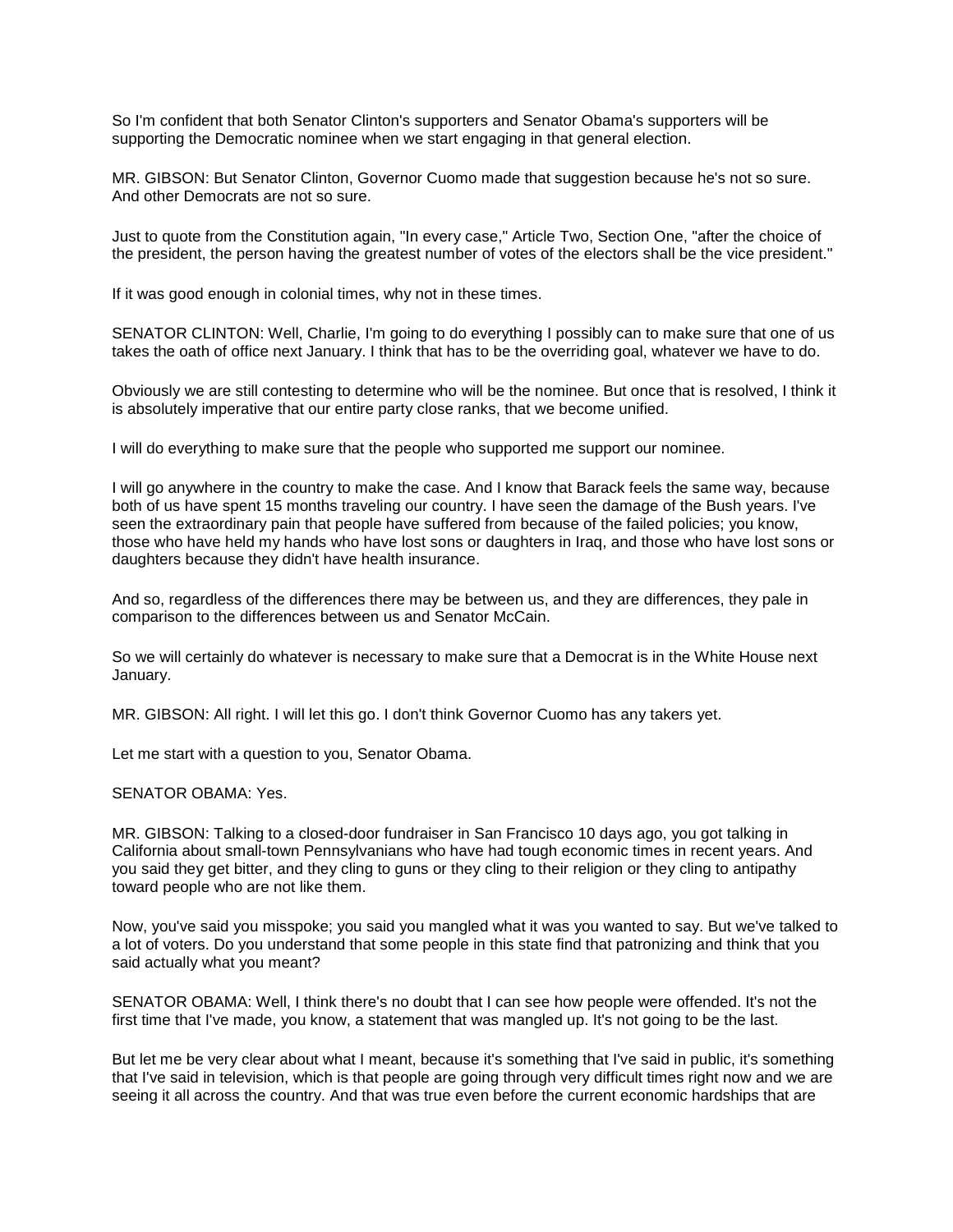stemming from the housing crisis. This is the first economic expansion that we just completed in which ordinary people's incomes actually went down, when adjusted for inflation, at the same time as their costs of everything from health care to gas at the pump have skyrocketed.

And so the point I was making was that when people feel like Washington's not listening to them, when they're promised year after year, decade after decade, that their economic situation is going to change, and it doesn't, then politically they end up focusing on those things that are constant, like religion.

They end up feeling "This is a place where I can find some refugee. This is something that I can count on." They end up being much more concerned about votes around things like guns, where traditions have been passed on from generation to generation. And those are incredibly important to them.

And yes, what is also true is that wedge issues, hot-button issues, end up taking prominence in our -- in our politics. And part of the problem is that when those issues are exploited, we never get to solve the issues that people really have to get some relief on, whether it's health care or education or jobs.

So this i something that I've said before. It is something that I will repeat again. And yes, people are frustrated and angry about it, but what we're seeing in this election is the opportunity to break through that frustration. And that's what our campaign has been about, saying that if the American people get involved and engaged, then we are going to start seeing change. And that's what makes this election unique.

MR. GIBSON: Senator Clinton?

SENATOR CLINTON: Well, I am the granddaughter of a factory worker from Scranton who went to work in the Scranton lace mills when he was 11 years old, worked his entire life there, mostly six-day weeks.

He was also very active in the Court Street Methodist Church. And he raised three sons and was very proud that he sent all of them to college.

I don't believe that my grandfather or my father, or the many people whom I have had the privilege of knowing and meeting across Pennsylvania over many years, cling to religion when Washington is not listening to them. I think that is a fundamental, sort of, misunderstanding of the role of religion and faith in times that are good and times that are bad.

And I similarly don't think that people cling to their traditions, like hunting and guns, either when they are frustrated with the government. I just don't believe that's how people live their lives.

Now, that doesn't mean that people are not frustrated with the government. We have every reason to be frustrated, particularly with this administration.

But I can see why people would be taken aback and offended by the remarks. And I think what's important is that we all listen to one another and we respect one another and we understand the different decisions that people make in life, because we're a stronger country because of that.

And certainly the weeks that I have spent criss-crossing Pennsylvania, from Erie to Lancaster County, and meeting a lot of wonderful people, says to me that despite whatever frustration anyone has with our government, people are resilient, they are positive, and they're ready for leadership again that will summon them to something greater than themselves, and that we will deliver on that if given a chance.

MR. GIBSON: We're going to have some other questions on the same theme, so you'll be able to get back that.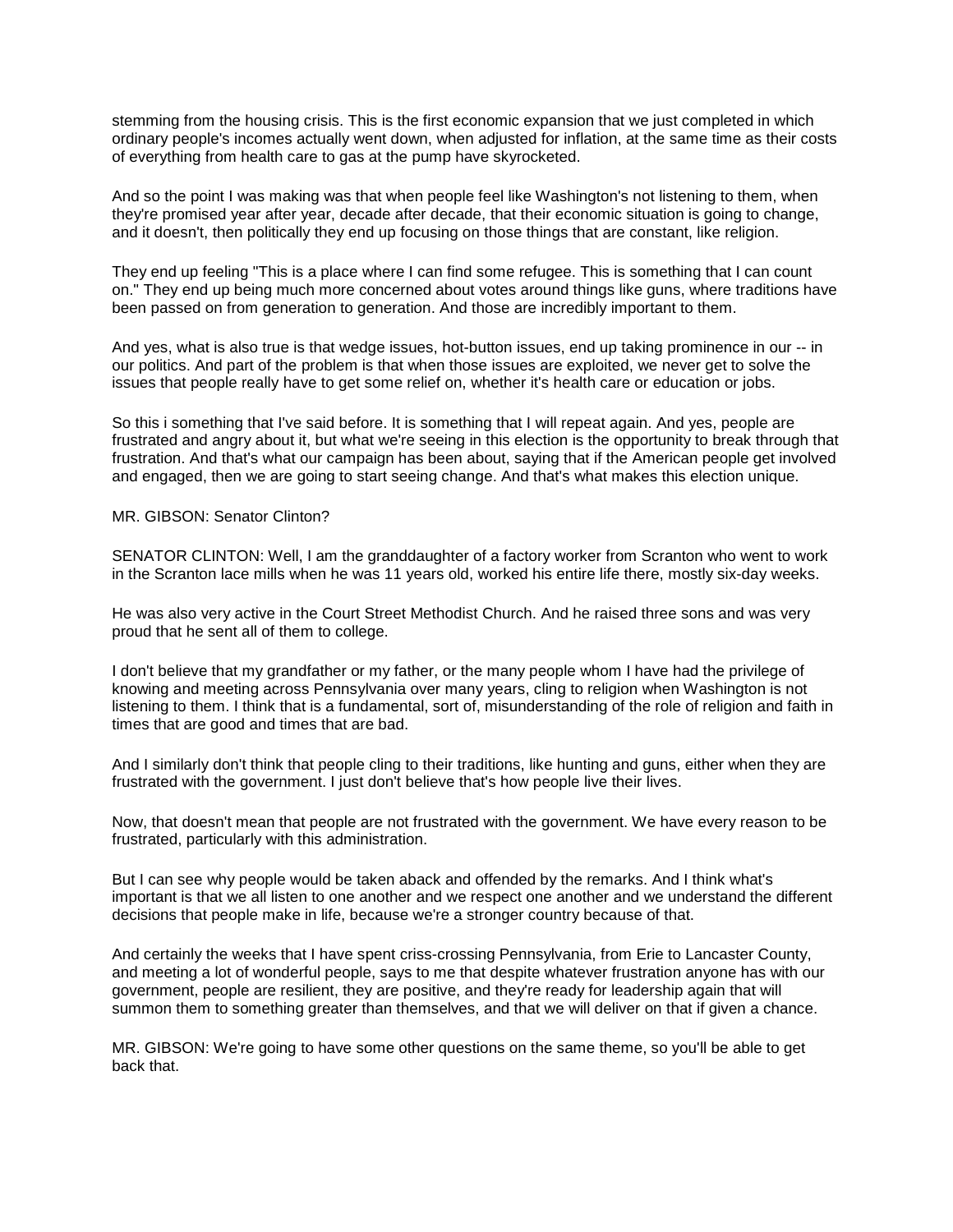MR. STEPHANOPOULOS: Let me pick up on this. When these comments from Senator Obama broke on Friday, Senator McCain's campaign immediately said that it was going to be a killer issue in November.

Senator Clinton, when Bill Richardson called you to say he was endorsing Barack Obama, you told him that Senator Obama can't win. I'm not going to ask you about that conversation. I know you don't want to talk about it. But a simple yes-or-no question: Do you think Senator Obama can beat John McCain or not?

SENATOR CLINTON: Well, I think we have to beat John McCain, and I have every reason to believe we're going to have a Democratic president and it's going to be either Barack or me. And we're going to make that happen.

And what is important is that we understand exactly the challenges facing us in order to defeat Senator McCain.

He will be a formidable candidate. There isn't any doubt about that. He has a great American story to tell. He's a man who has served our country with distinction over many years, but he has the wrong ideas about America. And those ideas will be tested in the cauldron of this campaign.

But I also know, having now gone through 16 years of being on the receiving end of what the Republican Party dishes out, how important it is that we try to go after every single vote everywhere we possibly can to get to those electoral votes that we're going to need to have the next president elected.

MR. STEPHANOPOULOS: But the question is, do you think Senator Obama can do that? Can he win?

SENATOR CLINTON: Yes. Yes. Yes.

Now, I think that I can do a better job. (Laughter.) I mean, obviously, that's why I'm here. I think I am better able and better prepared in large measure because of what I've been through and the work that I've done and the results that I've produced for people and the coalition that I have put together in this campaign, that Charlie referred to earlier.

Obviously, I believe I would be the best president, or I would not still be here, standing on this stage, and I believe I'm the better and stronger candidate against Senator McCain, to go toe to toe with him on national security and on how we turn the economy around.

MR. STEPHANOPOULOS: Senator Obama, do yo think Senator Clinton can win?

SENATOR OBAMA: Absolutely, and I've said so before. But I too think that I'm the better candidate. (Laughter.) And I don't think that surprises anybody.

Let me just pick up on a couple of things that Senator Clinton said, though, because during the course of the last few days, you know, she's said I'm elitist, out of touch, condescending. Let me be absolutely clear. It would be pretty hard for me to be condescending towards people of faith, since I'm a person of faith and have done more than most other campaigns in reaching out specifically to people of faith, and have written about how Democrats make an error when they don't show up and speak directly to people's faith, because I think we can get those votes, and I have in the past.

The same is true with respect to gun owners. I have large numbers of sportsmen and gun owners in my home state, and they have supported me precisely because I have listened to them, and I know them well.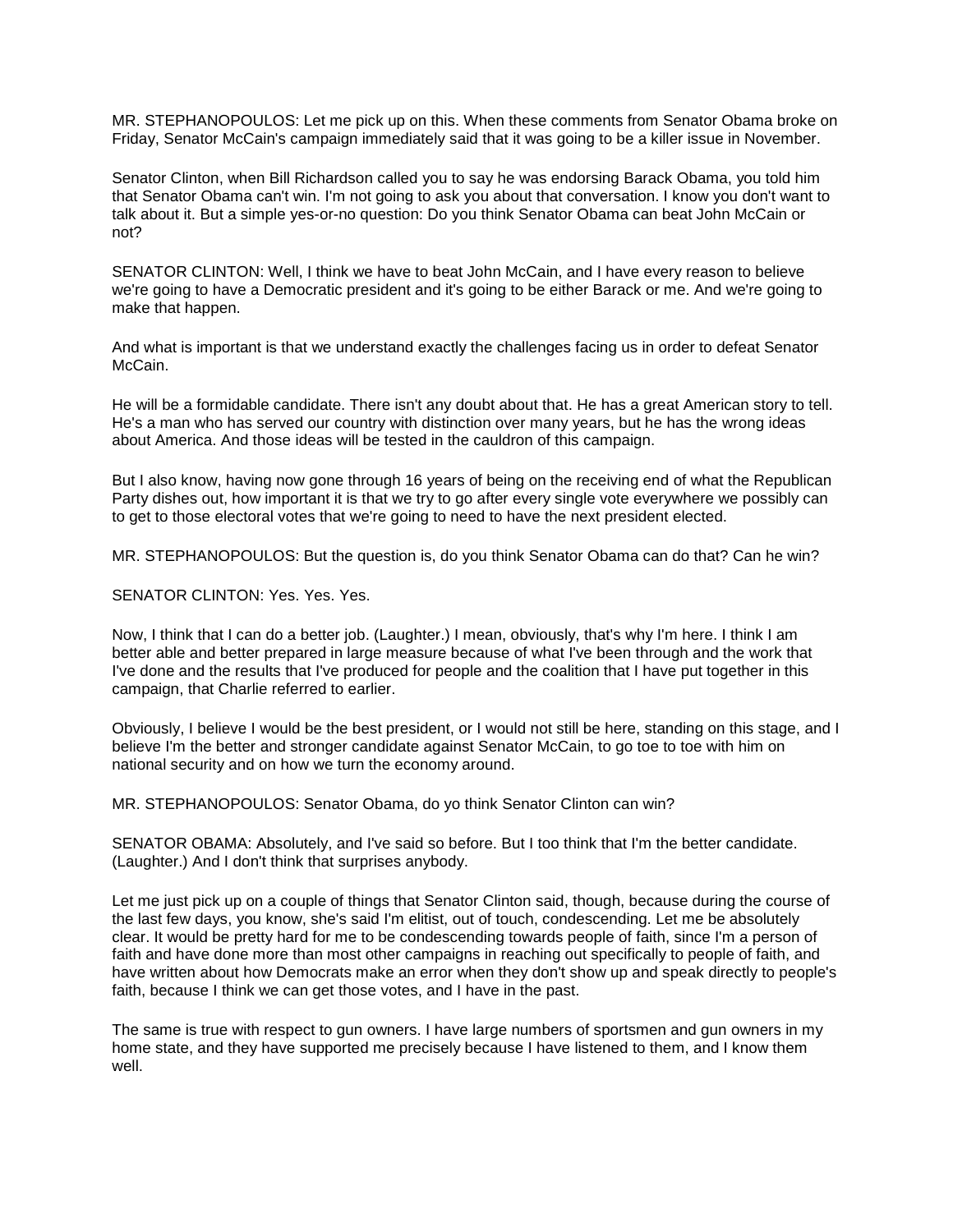So the problem that we have in our politics, which is fairly typical, is that you take one person's statement, if it's not properly phrased, and you just beat it to death. And that's what Senator Clinton's been doing over the last four days. And I understand that.

That's politics, and I expect to have to go through this -- this process.

But I do think it's important to recognize that it's not helping that person who's sitting at the kitchen table who is trying to figure out how to pay the bills at the end of the month.

And Senator Clinton's right. She has gone through this. You know, I recall when back in 1992, when she made a statement about how, what do you expect, should I be at home baking cookies?

And people attacked her for being elitist and this and that. And I remember watching that on TV and saying, well, that's not who she is; that's not what she believes; that's not what she meant. And I'm sure that that's how she felt as well.

But the problem is that that's the kind of politics that we've been accustomed to. And I think Senator Clinton learned the wrong lesson from it, because she's adopting the same tactics.

What the American people want are not distractions. They want to figure out, how are we actually going to deliver on health care; how are we going to deliver better jobs for people; how are we going to improve their incomes; how are we going to send them to college?

That's what we have to focus on. And yes, they are in part frustrated and angry, because this is what passes for our politics in terms -- instead of figuring out, how do we build coalitions to actually move things forward?

SENATOR CLINTON: Well, could I --

MR. GIBSON: Senator Clinton, before I move on, do you want to do a brief response?

SENATOR CLINTON: Oh, I do.

Well, first of all, I want to be very clear. My comments were about your remarks.

And I think that's important, because it wasn't just me responding to them, it was people who heard them, people who felt as though they were aimed at their values, their quality of life, the decisions that they have made.

Now, obviously, what we have to do as Democrats is make sure we get enough votes to win in November. And as George just said, you know, the Republicans, who are pretty shrewd about what it takes to win, certainly did jump on the comments.

But what's important here is what we each stand for and what our records are and what we have done over the course of our lives to try to improve the circumstances of those who deserve to live up to their own potential, to make the decisions that are right for them and their families. And I think year after year for now 35 years, I have a proven record of results.

And what I'm taking into this campaign is my passion for empowering people, for giving people the feeling that they can make a better future for themselves. And I think it's important that that starts from a base of respect and connection in order to be able to get people to follow you and believe that you will lead them in the better direction.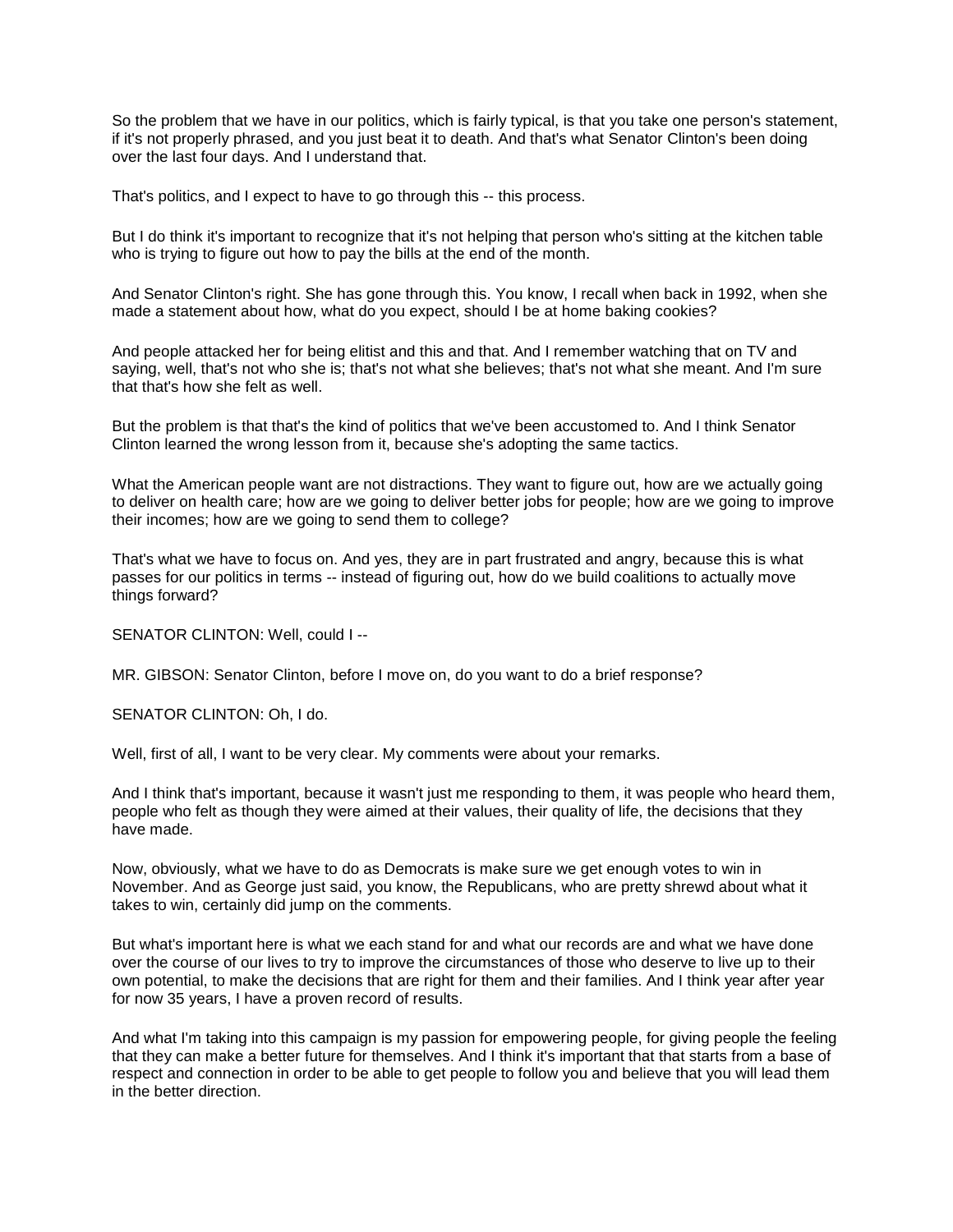MR. GIBSON: Senator Obama, since you last debated, you made a significant speech in this building on the subject of race and your former pastor, the Reverend Jeremiah Wright. And you said subsequent to giving that speech that you never heard him say from the pulpit the kinds of things that so have offended people.

But more than a year ago, you rescinded the invitation to him to attend the event when you announced your candidacy. He was to give the invocation. And according to the reverend, I'm quoting him, you said to him, "You can get kind of rough in sermons. So what we've decided is that it's best for you not to be out there in public." I'm quoting the reverend. But what did you know about his statements that caused you to rescind that invitation?

## SENATOR OBAMA: Well --

MR. GIBSON: And if you knew he got rough in sermons, why did it take you more than a year to publicly disassociate yourself from his remarks?

SENATOR OBAMA: Well, understand that I hadn't seen the remarks that ended up playing on youTube repeatedly. This was a set of remarks that had been quoted in Rolling Stone Magazine and we looked at them and I thought that they would be a distraction since he had just put them forward.

But, Charlie, I've discussed this extensively. Reverend Wright is somebody who made controversial statements but they were not of the sort that we saw that offended so many Americans. And that's why I specifically said that these comments were objectionable; they're not comments that I believe in.

And I disassociated myself with them.

What I also said was, the church and the body of Reverend Wright's work, over the course of 30 years, were not represented in those snippets that were shown on television, and that the church has done outstanding work in ministries on HIV/AIDS, prison ministries, providing people with the kind of comfort that we expect in our churches.

And so what I think I tried to do in the speech here at the Constitution Center was speak to a broader context, which is that there is anger in the African American community that sometimes gets expressed, whether in the barbershop or in the church.

That's true not just in the African American community. That's true in other communities as well. But what we have the opportunity to do is to move beyond it. And that's what I think my candidacy represents.

And Senator Clinton mentioned earlier that we have to connect with people. That's exactly what we've done throughout this campaign.

The reason we've attracted new people into the process, the reason we've generated so much excitement, the reason that we have been so successful in so many states across the country, bridging racial lines, bridging some of the old divisions, is because people recognize that unless we do, then we're not going to be able to deliver on the promises that people hear every 4 years, every 8 years, every 12 years.

And it's my job in this campaign to try to move beyond some of those divisions, because when we are unified, there is nothing that we cannot tackle.

MR. GIBSON: Senator Clinton, let me -- I'm sorry, go ahead. Senator Clinton, let me follow up, and let me add to that. You have said that he would not have been my pastor, and you said that you have to speak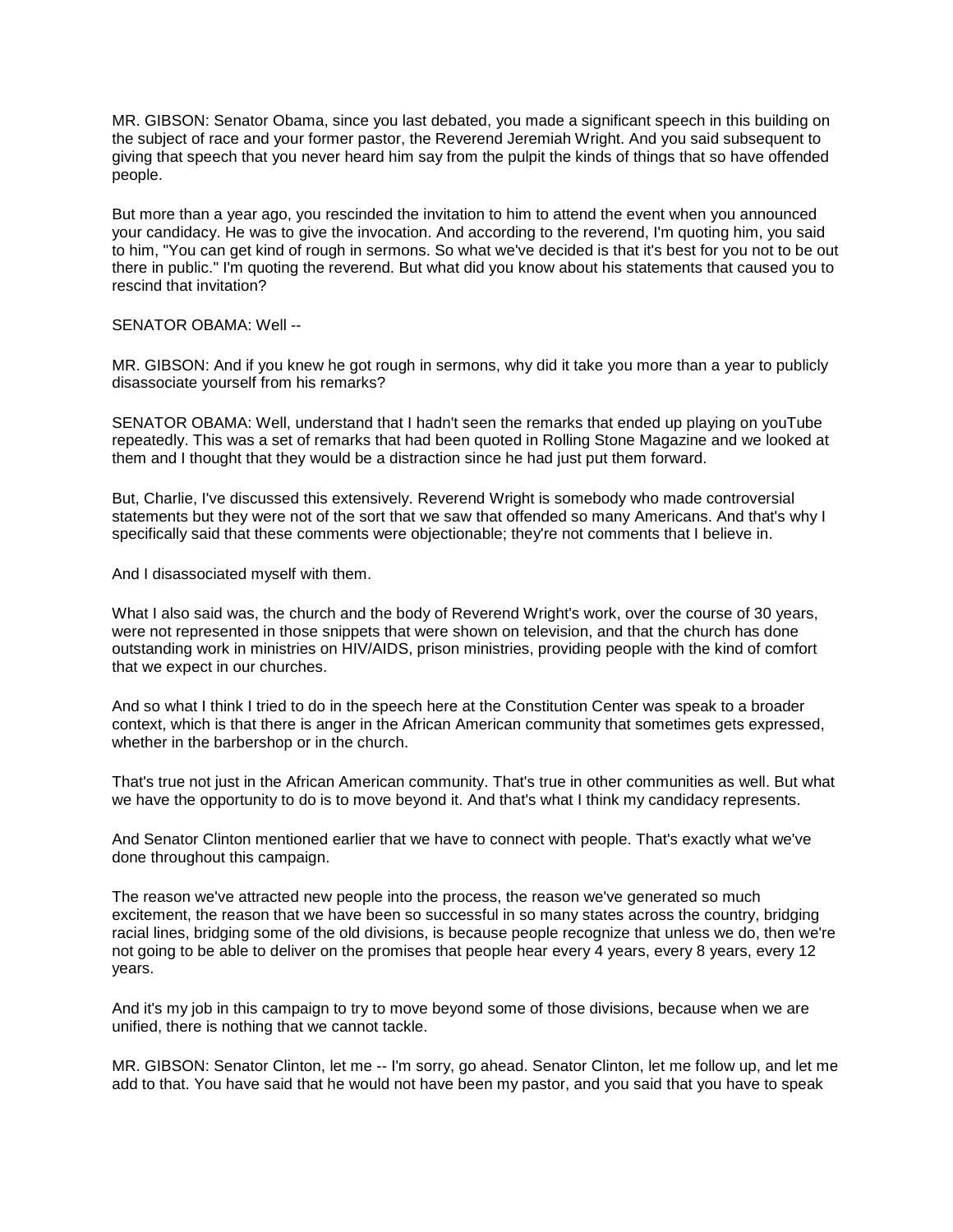out against those kinds of remarks, and implicitly by getting up and moving, and I presume you mean out of the church.

There are 8,000 members of Senator Obama's church. And we have heard the inflammatory remarks of Reverend Wright, but so too have we heard testament to many great things that he did. Do you honestly believe that 8,000 people should have gotten up and walked out of that church?

SENATOR CLINTON: I was asked a personal question, Charlie, and I gave a personal answer. Obviously, one's choice of church and pastor is rooted in what one believes is what you're seeking in church and what kind of, you know, fellowship you find in church. But I have to say that, you know, for Pastor Wright to have given his first sermon after 9/11 and to have blamed the United States for the attack, which happened in my city of New York, would have been intolerable for me. And therefore I would have not been able to stay in the church, and maybe it's, you know, just, again, a personal reflection that regardless of whatever good is going on -- and I have no reason to doubt that a lot of good things were happening in that church -- you get to choose your pastor. You don't choose your family, but you get to choose your pastor. And when asked a direct question, I said I would not have stayed in the church.

SENATOR OBAMA: Well, let me just respond to -- to two things. Absolutely many of these remarks were objectionable. I've already said that I didn't hear them, because I wasn't in church that day. I didn't learn about those statements until much later.

But --

MR. GIBSON: But you did rescind the invitation to him --

SENATOR OBAMA: But that was on -- that was on something entirely different, Charlie. That -- that was on a different statement. And I think that what Senator Clinton referred to was extremely offensive, to me and a lot of people.

But what I should also point out is that Senator Clinton's former pastor, I think, publicly talked about how Reverend Wright was being caricatured and that in fact this is somebody who had maintained an extraordinary ministry for many years.

And so there are two important points: Number one, I wasn't aware of all these statements, and I can understand how people would take offense; but number two, the church is a community that extends beyond the pastor and that church has done outstanding work for many, many years.

The third point I guess I would make is once again that unless we can bridge some of these divides we're not going to solve problems in this country. And what my entire body of work over the last 20 years has been devoted to is getting blacks, whites, Hispanics, Asians, Native Americans, young, old to work together, starting when I was a community organizer. And my own life embodies that diversity. That's what America's about and that's what this campaign has been about.

MR. STEPHANOPOULOS: Senator, two questions. Number one, do you think Reverend Wright loves America as much as you do? And number two, if you get the nomination, what will you do when those sermons are played on television again and again and again?

SENATOR OBAMA: You know, George, look, if it's not this, then it would be something else. I promise you, if Senator Clinton got the nomination, there will be a whole bunch of video clips about other things. In a general election, we know that there are going to be all kinds of attacks launched and leveled. There have been quite a few leveled in this primary campaign.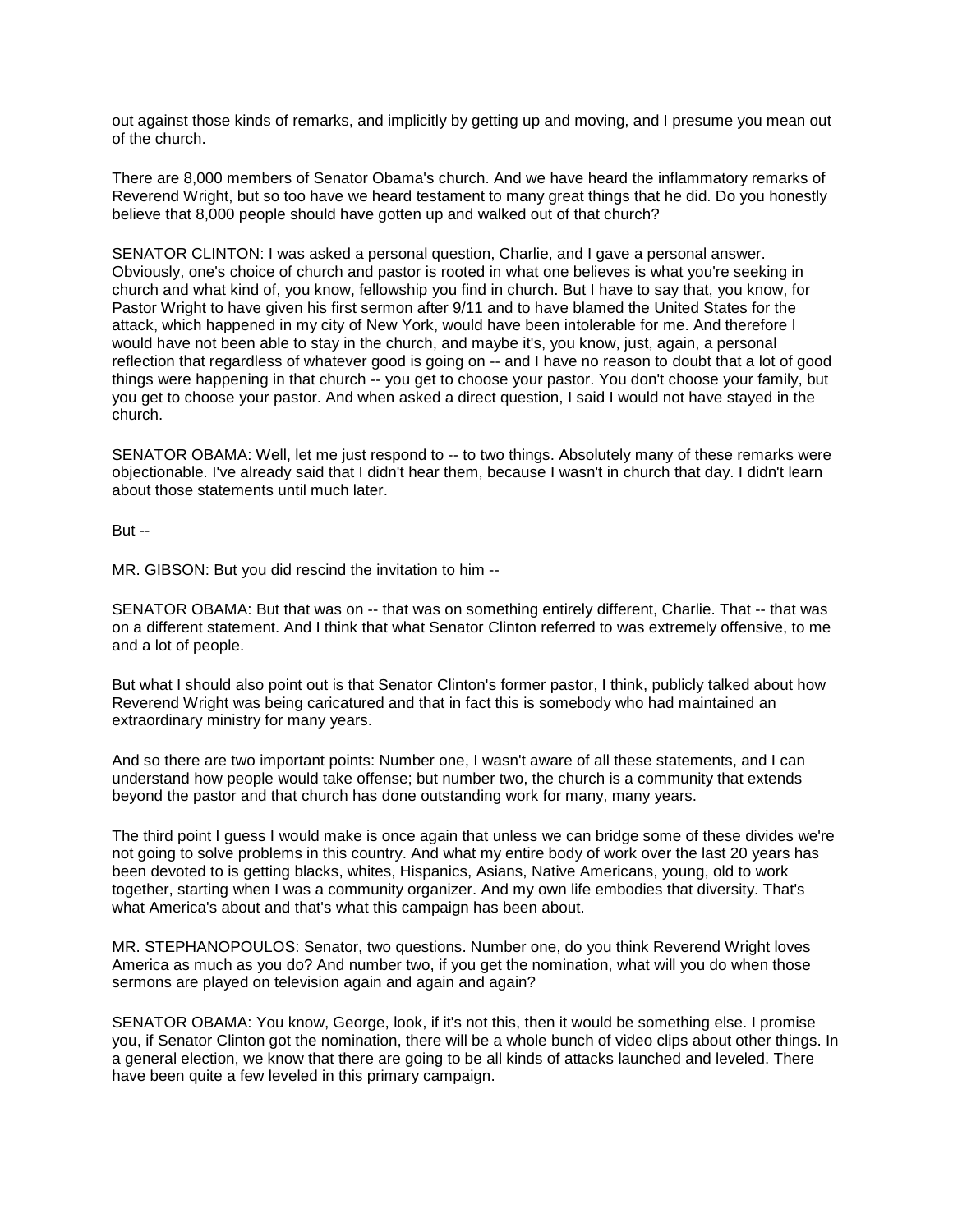And I have confidence in the American people that when you talk to the American people honestly and directly about what I believe in, what my plans are on health care, on energy, when they see my track record of the work that I've done on behalf of people who really need help, I have absolute confidence that they can rally behind my campaign.

And, you know, the notion that somehow that the American people are going to be distracted once again by comments not made by me but by somebody who is associated with me, that I have disowned, I think doesn't give the American people enough credit.

MR. STEPHANOPOULOS: You've disowned him?

SENATOR OBAMA: The comments, comments that I've disowned. Then that is not something that I think --

MR. STEPHANOPOULOS: But you do believe he's as patriotic as you are?

SENATOR OBAMA: This is somebody who's a former Marine. And so I have -- I believe that he loves this country, but I also believe that he's somebody who, because of the experiences he's had over the course of a lifetime, is also angry about the injustices that he's seen.

MR. GIBSON: I'm getting a little out of balance here. Do you want to take a few seconds, or do you want to go to the next question?

SENATOR CLINTON: Well, I think, in addition to the questions about Reverend Wright and what he said and when he said it, and for whatever reason he might have said these things, there were so many different variations on the explanations that we heard. And it is something that I think deserves further exploration, because clearly what we've got to figure out is how we're going to bring people together in a way that overcomes the anger, overcomes the divisiveness and whatever bitterness there may be out there.

It is clear that, as leaders, we have a choice who we associate with and who we apparently give some kind of seal of approval to. And I think that it wasn't only the specific remarks, but some of the relationships with Reverend Farrakhan, with giving the church bulletin over to the leader of Hamas to put a message in. You know, these are problems, and they raise questions in people's minds.

And so this is a legitimate area, as everything is when we run for office, for people to be exploring and trying to find answers.

MR. STEPHANOPOULOS: Senator Clinton, we also did a poll today, and there are also questions about you raised in this poll. About six in 10 voters that we talked to say they don't believe you're honest and trustworthy. And we also asked a lot of Pennsylvania voters for questions they had. A lot of them raised this honesty issue and your comments about being under sniper fire in Bosnia.

Here's Tom Rooney from Pittsburgh.

Q Senator, I was in your court until a couple of weeks ago. How do you reconcile the campaign of credibility that you have when you've made those comments about what happened getting off the plane in Bosnia, which totally misrepresented what really happened on that day? You really lost my vote. And what can you tell me to get that vote back?

SENATOR CLINTON: Well, Tom, I can tell you that I may be a lot of things, but I'm not dumb. And I wrote about going to Bosnia in my book in 2004. I laid it all out there. And you're right. On a couple of occasions in the last weeks I just said some things that weren't in keeping with what I knew to be the case and what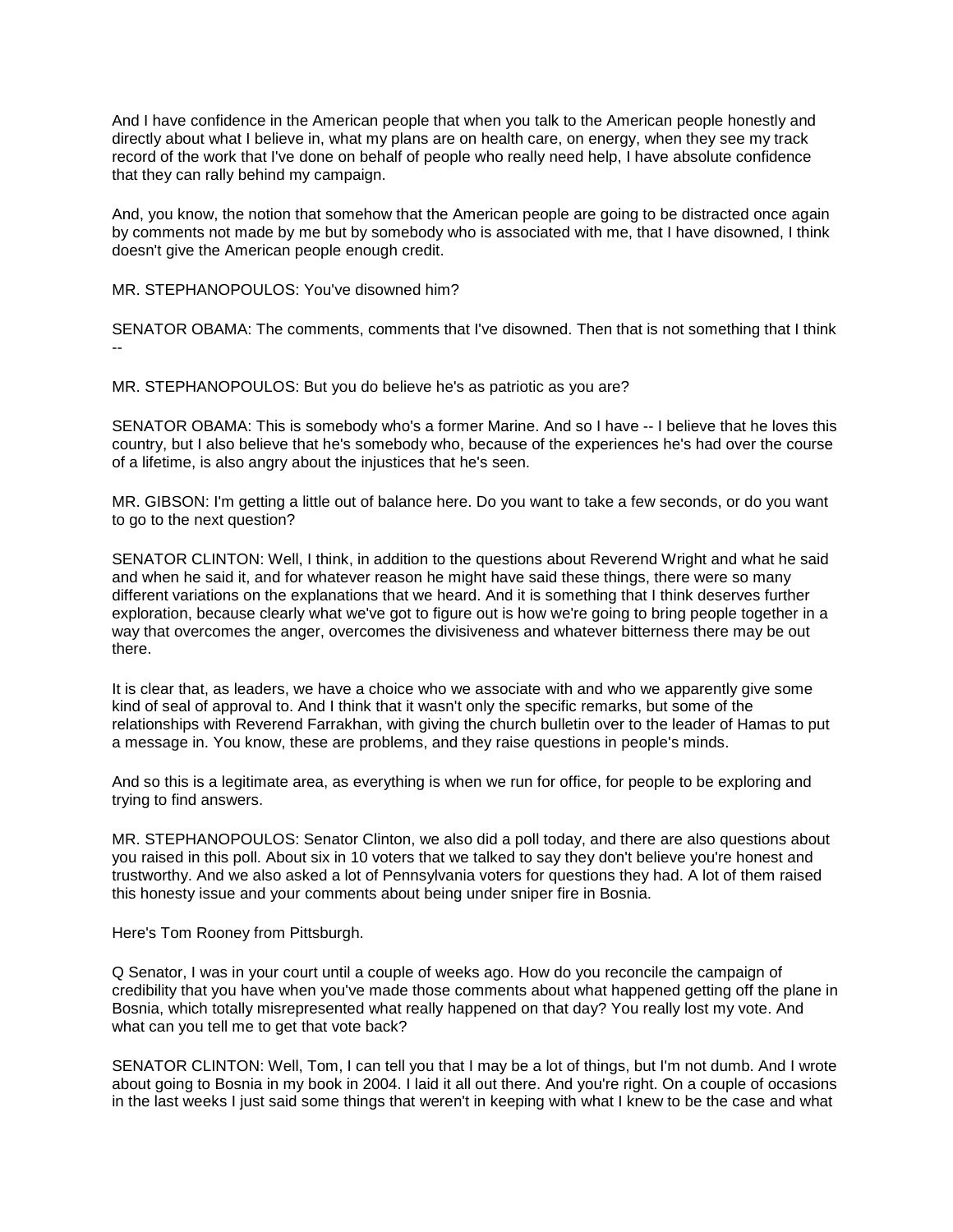I had written about in my book. And, you know, I'm embarrassed by it. I have apologized for it. I've said it was a mistake. And it is, I hope, something that you can look over, because clearly I am proud that I went to Bosnia. It was a war zone.

General Wesley Clark is here in the audience with me as one of my major supporters. He and I were talking about it before I came out. You know, our soldiers were there to try to police and keep the peace in a very dangerous area. They were totally in battle gear. There were concerns about the potential dangers. The former president of Bosnia has said that he was worried about the safety of the situation.

So I know that it is something that some people have said, "Wait a minute. What happened here?" But I have talked about this and written about it. And then, unfortunately, on a few occasions I was not as accurate as I have been in the past.

But I know too that, you know, being able to rely on my experience of having gone to Bosnia, gone to more than 80 countries, having represented the United States in so many different settings gives me a tremendous advantage going into this campaign, particularly against Senator McCain.

So I will either try to get more sleep, Tom, or, you know, have somebody who, you know, is there as a reminder to me. You know, you can go back for the past 15 months. We both have said things that, you know, turned out not to be accurate. You know, that happens when you're talking as much as we have talked.

But you know, I'm very sorry that I said it. And I have said that, you know, it just didn't jibe with what I had written about and knew to be the truth.

MR. STEPHANOPOULOS: Senator Obama, your campaign has sent out a cascade of e-mails, just about every day, questioning Senator Clinton's credibility. And you yourself have said she hasn't been fully truthful about what she would do as president.

Do you believe that Senator Clinton has been fully truthful about her past?

SENATOR OBAMA: Well, look, I think that Senator Clinton has a strong record to run on. She wouldn't be here if she didn't. And you know, I haven't commented on the issue of Bosnia. You know, I --

MR. STEPHANOPOULOS: Your campaign has.

SENATOR OBAMA: Of course, but --

SENATOR CLINTON: (Laughs.)

SENATOR OBAMA: Because we're asked about it.

But look, the fact of the matter is, is that both of us are working as hard as we can to make sure that we're delivering a message to the American people about what we would do as president.

Sometimes that message is going to be imperfectly delivered, because we are recorded every minute of every day. And I think Senator Clinton deserves, you know, the right to make some errors once in a while. I'm -- obviously, I make some as well.

I think what's important is to make sure that we don't get so obsessed with gaffes that we lose sight of the fact that this is a defining moment in our history. We are going to be tackling some of the biggest issues that any president has dealt with in the last 40 years. Our economy is teetering not just on the edge of recession, but potentially worse. Our foreign policy is in a shambles. We are involved in two wars.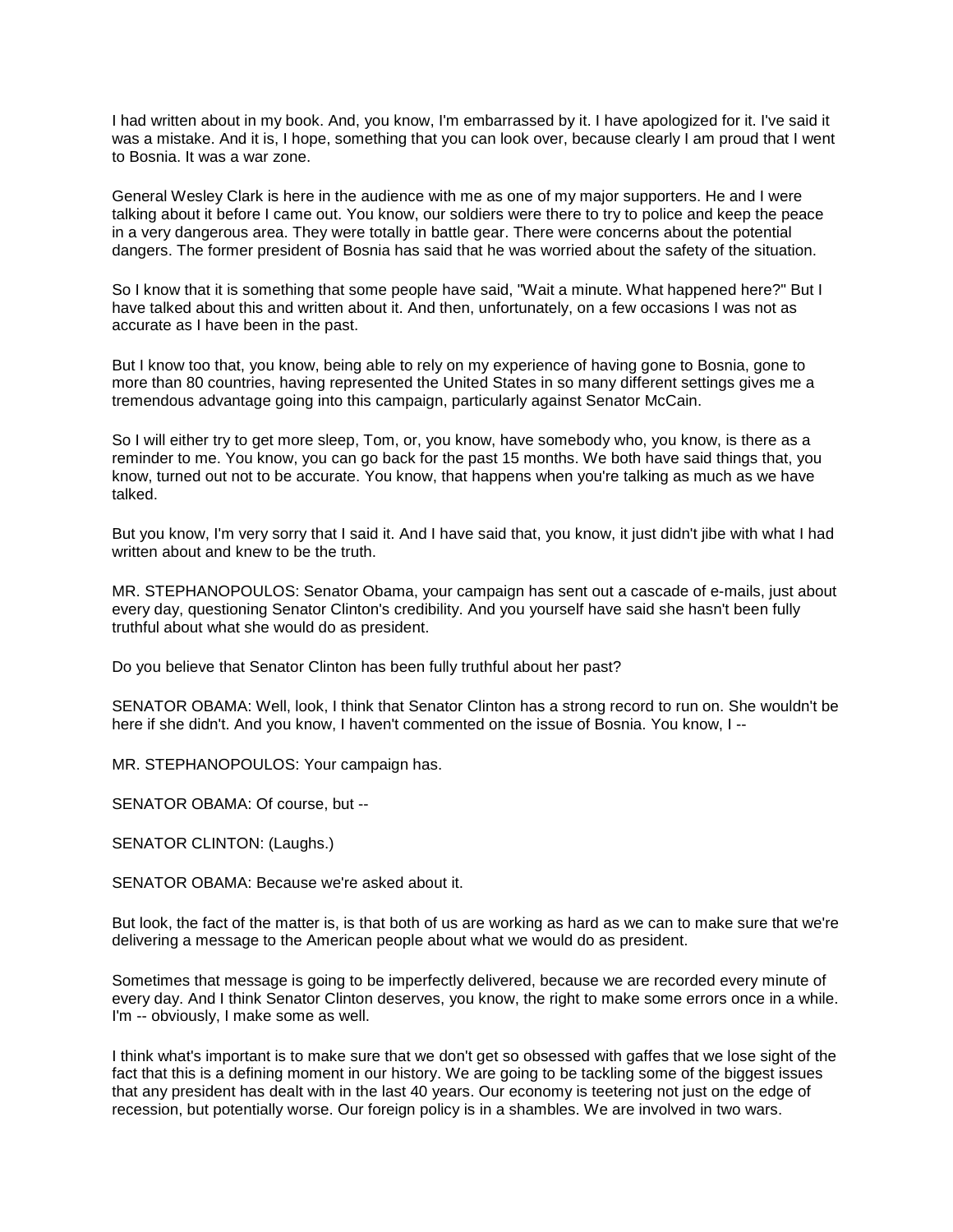People's incomes have not gone up, and their costs have. And we're seeing greater income inequality now than any time since the 1920s.

In those circumstances, for us to be obsessed with this -- these kinds of errors I think is a mistake. And that's not what our campaign has been about.

What our campaign has been about is offering some specific solutions to how we move these issues forward and identifying the need to change the culture in Washington, which we haven't talked at all about, but that has blocked real reform decade after decade after decade. That, I think, is the job of the next president of the United States.

That's what I intend to do. That's why I'm running.

MR. GIBSON: And Senator Obama, I want to do one more question, which goes to the basic issue of electability. And it is a question raised by a voter in Latrobe, Pennsylvania, a woman by the name of Nash McCabe. Take a look.

NASH MCCABE (Latrobe, Pennsylvania): (From videotape.) Senator Obama, I have a question, and I want to know if you believe in the American flag. I am not questioning your patriotism, but all our servicemen, policemen and EMS wear the flag. I want to know why you don't.

MR. GIBSON: Just to add to that, I noticed you put one on yesterday. But -- you've talked about this before, but it comes up again and again when we talk to voters. And as you may know, it is all over the Internet. And it's something of a theme that Senators Clinton and McCain's advisers agree could give you a major vulnerability if you're the candidate in November. How do you convince Democrats that this would not be a vulnerability?

SENATOR OBAMA: Well, look, I revere the American flag, and I would not be running for president if I did not revere this country. This is -- I would not be standing here if it wasn't for this country.

And I've said this -- again, there's no other country in which my story is even possible; somebody who was born to a teenage mom, raised by a single mother and grandparents from small towns in Kansas, you know, who was able to get an education and rise to the point where I can run for the highest office in the land. I could not help but love this country for all that it's given me.

And so what I've tried to do is to show my patriotism by how I treat veterans when I'm working in the Senate Veterans Affairs Committee; by making sure that I'm speaking forcefully about how we need to bring this war in Iraq to a close, because I think it is not serving our national security well and it's not serving our military families and our troops well; talking about how we need to restore a sense of economic fairness to this country because that's what this country has always been about, is providing upward mobility and ladders to opportunity for all Americans. That's what I love about this country. And so I will continue to fight for those issues.

And I am absolutely confident that during the general election that when I'm in a debate with John McCain, people are not going to be questioning my patriotism, they are going to be questioning how can you make people's lives a little bit better.

And let me just make one last point on this issue of the flag pin. As you noted, I wore one yesterday when a veteran handed it to me, who himself was disabled and works on behalf of disabled veterans. I have never said that I don't wear flag pins or refuse to wear flag pins. This is the kind of manufactured issue that our politics has become obsessed with and, once again, distracts us from what should be my job when I'm commander in chief, which is going to be figuring out how we get our troops out of Iraq and how we actually make our economy better for the American people.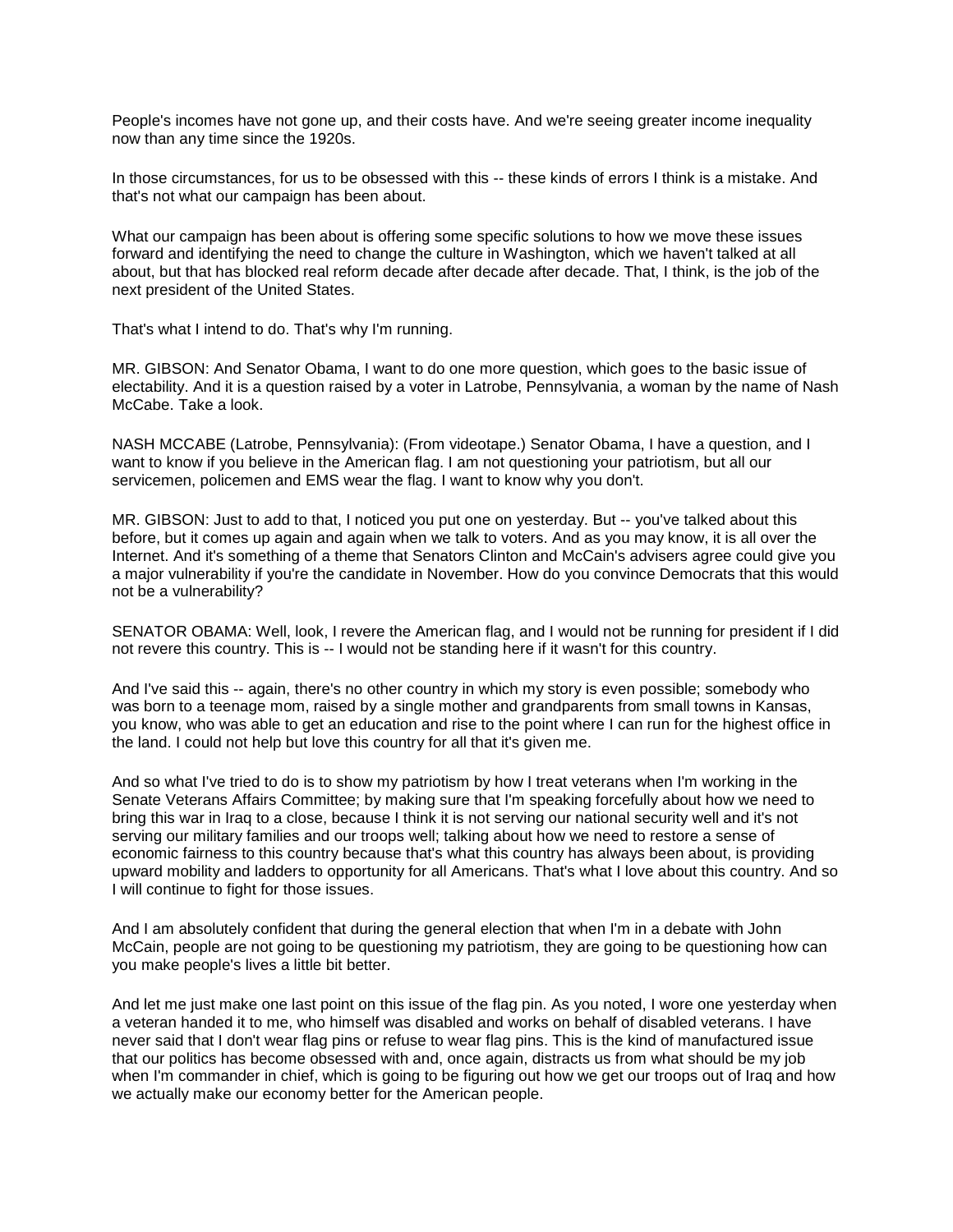MR. STEPHANOPOULOS: Senator, if you get the nomination, you'll have to -- (applause) -- (inaudible).

I want to give Senator Clinton a chance to respond, but first a follow-up on this issue, the general theme of patriotism in your relationships. A gentleman named William Ayers, he was part of the Weather Underground in the 1970s. They bombed the Pentagon, the Capitol and other buildings. He's never apologized for that. And in fact, on 9/11 he was quoted in The New York Times saying, "I don't regret setting bombs; I feel we didn't do enough."

An early organizing meeting for your state senate campaign was held at his house, and your campaign has said you are friendly. Can you explain that relationship for the voters, and explain to Democrats why it won't be a problem?

SEN. OBAMA: George, but this is an example of what I'm talking about.

This is a guy who lives in my neighborhood, who's a professor of English in Chicago, who I know and who I have not received some official endorsement from. He's not somebody who I exchange ideas from on a regular basis.

And the notion that somehow as a consequence of me knowing somebody who engaged in detestable acts 40 years ago when I was 8 years old, somehow reflects on me and my values, doesn't make much sense, George.

The fact is, is that I'm also friendly with Tom Coburn, one of the most conservative Republicans in the United States Senate, who during his campaign once said that it might be appropriate to apply the death penalty to those who carried out abortions.

Do I need to apologize for Mr. Coburn's statements? Because I certainly don't agree with those either.

So this kind of game, in which anybody who I know, regardless of how flimsy the relationship is, is somehow -- somehow their ideas could be attributed to me -- I think the American people are smarter than that. They're not going to suggest somehow that that is reflective of my views, because it obviously isn't.

SEN. CLINTON: Well, I think that is a fair general statement, but I also believe that Senator Obama served on a board with Mr. Ayers for a period of time, the Woods Foundation, which was a paid directorship position.

And if I'm not mistaken, that relationship with Mr. Ayers on this board continued after 9/11 and after his reported comments, which were deeply hurtful to people in New York, and I would hope to every American, because they were published on 9/11 and he said that he was just sorry they hadn't done more. And what they did was set bombs and in some instances people died. So it is -- you know, I think it is, again, an issue that people will be asking about. And I have no doubt -- I know Senator Obama's a good man and I respect him greatly but I think that this is an issue that certainly the Republicans will be raising.

And it goes to this larger set of concerns about, you know, how we are going to run against John McCain. You know, I wish the Republicans would apologize for the disaster of the Bush-Cheney years and not run anybody, just say that it's time for the Democrats to go back into the White House. (Laughter, applause.)

Unfortunately, they don't seem to be willing to do that. So we know that they're going to be out there, full force. And you know, I've been in this arena for a long time. I have a lot of baggage, and everybody has rummaged through it for years. (Laughter.) And so therefore, I have, you know, an opportunity to come to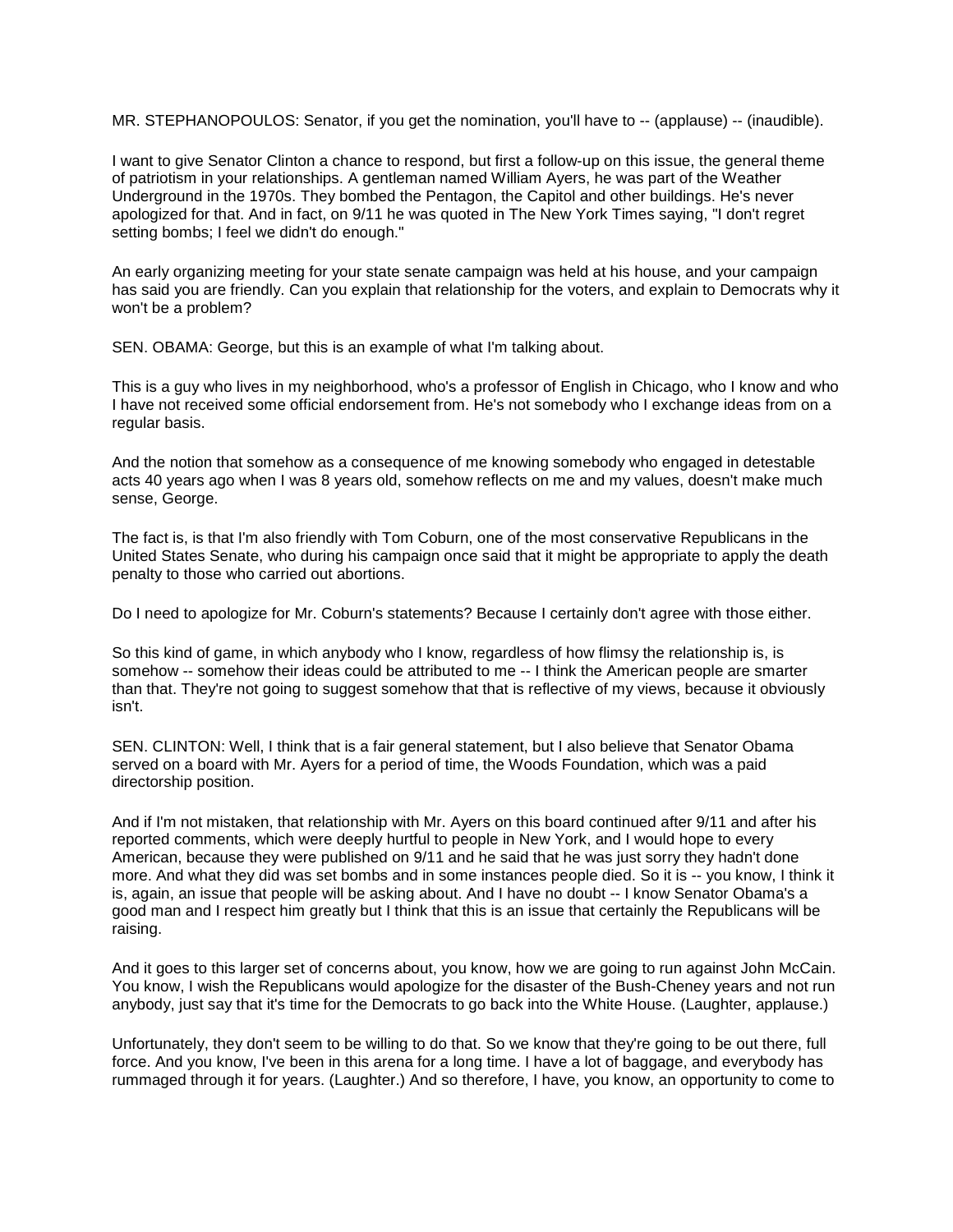this campaign with a very strong conviction and feeling that I will be able to withstand whatever the Republican sends our way.

SENATOR OBAMA: I'm going to have to respond to this just really quickly, but by Senator Clinton's own vetting standards, I don't think she would make it, since President Clinton pardoned or commuted the sentences of two members of the Weather Underground, which I think is a slightly more significant act than me --

AUDIENCE MEMBER: (Applauds.)

MR. GIBSON: Please.

SENATOR OBAMA: -- than me serving on a board with somebody for actions that he did 40 years ago.

Look, there is no doubt that the Republicans will attack either of us. What I've been able to display during the course of this primary is that I can take a punch. I've taken some pretty good ones from Senator Clinton. And I don't begrudge her that. That's part of what the political contest is about.

I am looking forward to having a debate with John McCain, and I think every poll indicates that I am doing just as well, if not better, in pulling together the coalition that will defeat John McCain.

And when it comes to November, and people are going into the polling place, they're going to be asking, are we going to go through four more years of George Bush economic policies; are we going to go through four more years of George Bush foreign policy?

And if we as Democrats and if I as the nominee have put forward a clear vision for how we're going to move the country forward, deal with issues like energy dependence, lower gas prices, provide health care, get our troops out of Iraq, that is a debate that I'm happy to have and a debate that I'm confident I can win.

MR. GIBSON: And Senator Clinton, I'm getting out of balance in terms of time.

SENATOR CLINTON: I've noticed. (Laughs.)

MR. GIBSON: And you're getting shortchanged here. And so if you want to reply here, fine. If you want to wait, we'll do it in the next half hour.

SENATOR CLINTON: We can wait.

MR. GIBSON: All right.

We will take a commercial break. We will come back. And the Democratic debate, from the city of Philadelphia before the Pennsylvania primary, will continue. Stay with us. (Applause.)

(Announcements.)

MR. GIBSON: Another quote from the Constitution, apropos because we are here, as you heard just a moment ago, at the Constitution Center.

Senator Clinton, a question for you. We talked about the military applications from the Constitution and this is a question that involves the war in Iraq. It comes from Mandy Garber of Pittsburgh. Take a look.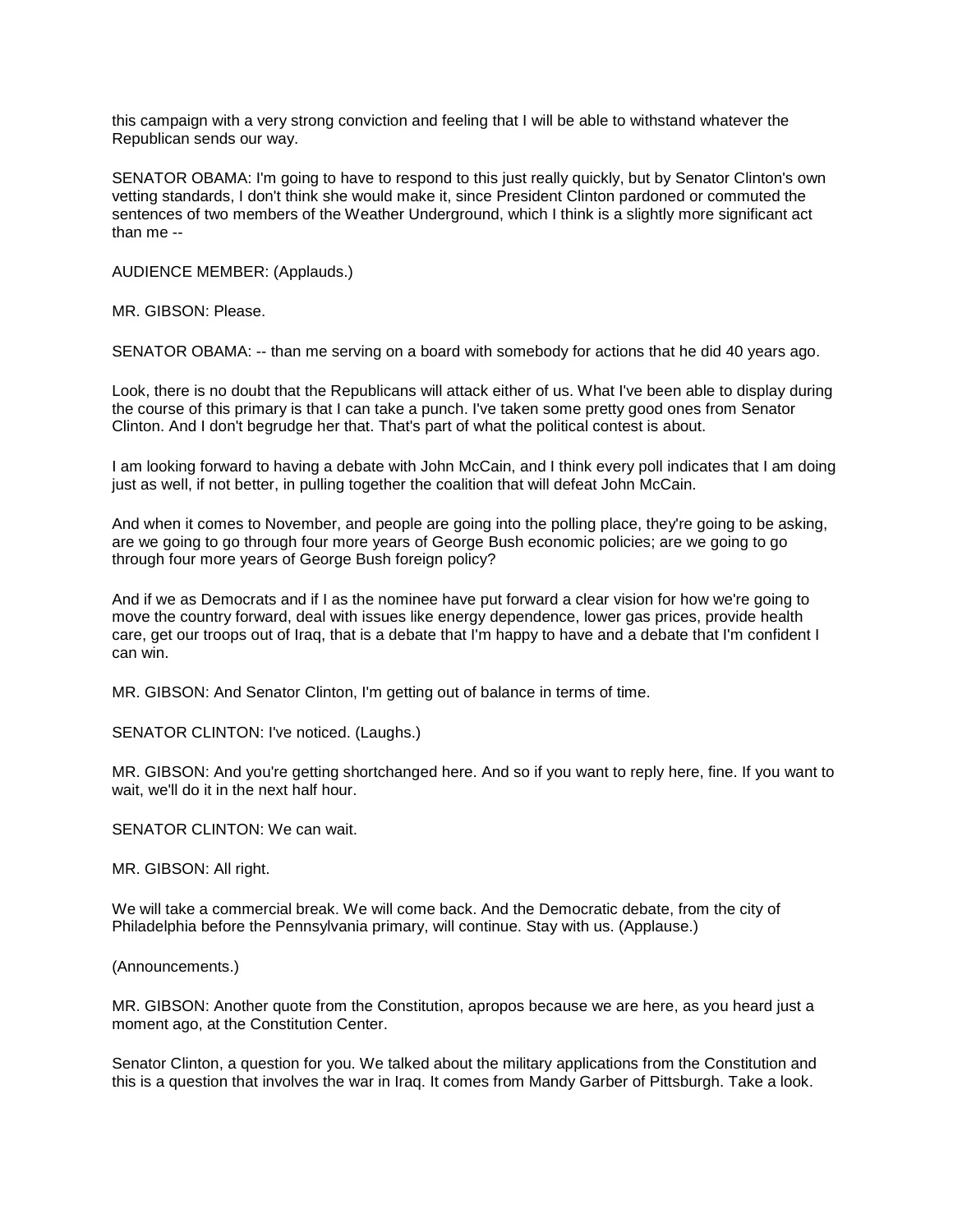MANDY GARBER (Pittsburgh, Pennsylvania): So, the real question is, I mean, do the candidates have a real plan to get us out of Iraq or is it just real campaign propaganda? And you know, it's really unclear. They keep saying we want to bring the troops back, but considering what's happening on the ground, how is that going to happen?

MR. GIBSON: Let me just add a little bit to that question, because your communications director in your campaign, Howard Wolfson on a conference call recently was asked, "Is Senator Clinton going to stick to her announced plan of bringing one or two brigades out of Iraq every month whatever the realities on the ground?" And Wolfson said, "I'm giving you a one-word answer so we can be clear about it, the answer is yes."

So if the military commanders in Iraq came to you on day one and said this kind of withdrawal would destabilize Iraq, it would set back all of the gains that we have made, no matter what, you're going to order those troops to come home?

SENATOR CLINTON: Yes, I am, Charlie. And here's why: You know, thankfully we have a system in our country of civilian control of the military. And our professional military are the best in the world. They give their best advice and then they execute the policies of the president. I have watched this president as he has continued to change the rationale and move the goalposts when it comes to Iraq.

And I am convinced that it is in America's best interest, it is in the best interest of our military, and I even believe it is in the best interest of Iraq, that upon taking office, I will ask the secretary of Defense and the Joint Chiefs of Staff and my security advisers to immediately put together for me a plan so that I can begin to withdraw within 60 days. I will make it very clear that we will do so in a responsible and careful manner, because obviously, withdrawing troops and equipment is dangerous.

I will also make it clear to the Iraqis that they no longer have a blank check from the president of the United States, because I believe that it will be only through our commitment to withdraw that the Iraqis will begin to do what they have failed to do for all of these years.

I will also begin an intensive diplomatic effort, both within the region and internationally, to begin to try to get other countries to understand the stakes that we all face when it comes to the future of Iraq.

But I have been convinced and very clear that I will begin to withdraw troops within 60 days. And we've had other instances in our history where some military commanders have been very publicly opposed to what a president was proposing to do.

But I think it's important that this decision be made, and I intend to make it.

MR. GIBSON: But Senator Clinton, aren't you saying -- I mean, General Petraeus was in Washington. You both were there when he testified, saying that the gains in Iraq are fragile and are reversible. Are you essentially saying, "I know better than the military commanders here"?

SENATOR CLINTON: No, what I'm saying, Charlie, is that no one can predict what will happen. There are many different scenarios. But one thing I am sure of is that our staying in Iraq, our continuing to lose our men and women in uniform, having many injured, the Iraqi casualties that we are seeing as well, is -- is no way for us to maintain a strong position in the world.

It's not only about Iraq. It is about ending the war in Iraq, so that we can begin paying attention to all of the other problems we have. There isn't any doubt that Afghanistan has been neglected. It has not gotten the resources that it needs. We hear that from our military commanders responsible for that region of the world. And there are other problems that we have failed to address.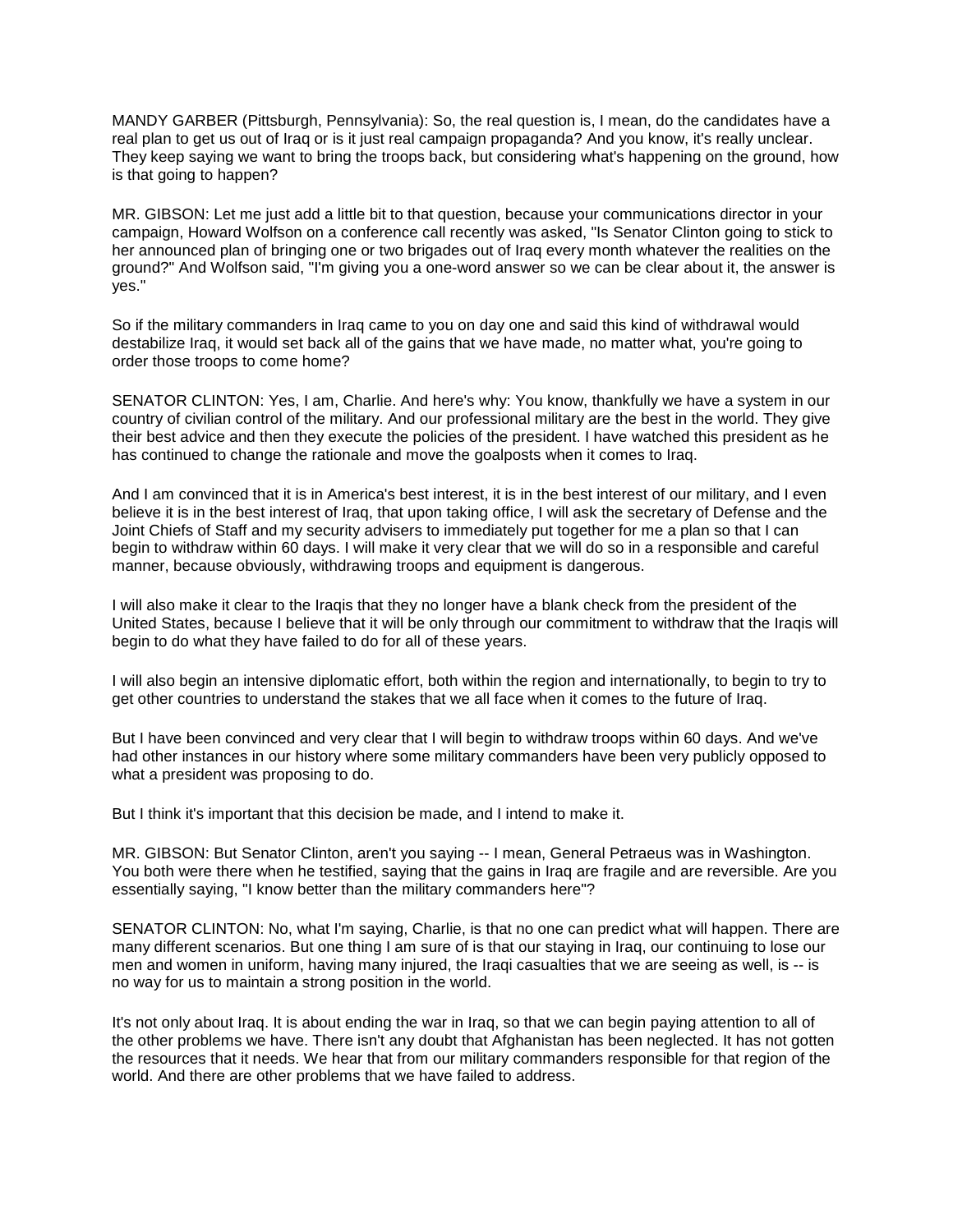So the bottom line for me is, we don't know what will happen as we withdraw. We do know what will happen if we stay mired in Iraq. The Iraqi government will not accept responsibility for its own future.

Our military will continue to be stretched thin, and our soldiers will be on their second, third, even their fourth deployment. And we will not be able to reassert our leadership and our moral authority in the world.

And I think those are the kind of broad issues that a president has to take into account.

MR. GIBSON: And Senator Obama, your campaign manager, David Plouffe, said, when he is -- this is talking about you -- when he is elected president, we will be out of Iraq in 16 months at the most; there should be no confusion about that.

So you'd give the same rock-hard pledge, that no matter what the military commanders said, you would give the order: Bring them home.

SENATOR OBAMA: Because the commander in chief sets the mission, Charlie. That's not the role of the generals. And one of the things that's been interesting about the president's approach lately has been to say, well, I'm just taking cues from General Petraeus.

Well, the president sets the mission. The general and our troops carry out that mission. And unfortunately we have had a bad mission, set by our civilian leadership, which our military has performed brilliantly. But it is time for us to set a strategy that is going to make the American people safer.

Now, I will always listen to our commanders on the ground with respect to tactics. Once I've given them a new mission, that we are going to proceed deliberately in an orderly fashion out of Iraq and we are going to have our combat troops out, we will not have permanent bases there, once I've provided that mission, if they come to me and want to adjust tactics, then I will certainly take their recommendations into consideration; but ultimately the buck stops with me as the commander in chief.

And what I have to look at is not just the situation in Iraq, but the fact that we continue to see al Qaeda getting stronger in Afghanistan and in Pakistan, we continue to see anti-American sentiment fanned all cross the Middle East, we are overstretched in a way -- we do not have a strategic reserve at this point. If there was another crisis that was taking place, we would not have a brigade that we could send to deal with that crisis that isn't already scheduled to be deployed in Iraq. That is not sustainable. That's not smart national security policy, and it's going to change when I'm president.

MR. STEPHANOPOULOS: Senator Obama, let's stay in the region. Iran continues to pursue a nuclear option. Those weapons, if they got them, would probably pose the greatest threat to Israel. During the Cold War, it was the United States policy to extend deterrence to our NATO allies. An attack on Great Britain would be treated as if it were an attack on the United States. Should it be U.S. policy now to treat an Iranian attack on Israel as if it were an attack on the United States?

SEN. OBAMA: Well, our first step should be to keep nuclear weapons out of the hands of the Iranians, and that has to be one of our top priorities. And I will make it one of our top priorities when I'm president of the United States.

I have said I will do whatever is required to prevent the Iranians from obtaining nuclear weapons. I believe that that includes direct talks with the Iranians where we are laying out very clearly for them, here are the issues that we find unacceptable, not only development of nuclear weapons but also funding terrorist organizations like Hamas and Hezbollah, as well as their anti-Israel rhetoric and threats towards Israel. I believe that we can offer them carrots and sticks, but we've got to directly engage and make absolutely clear to them what our posture is.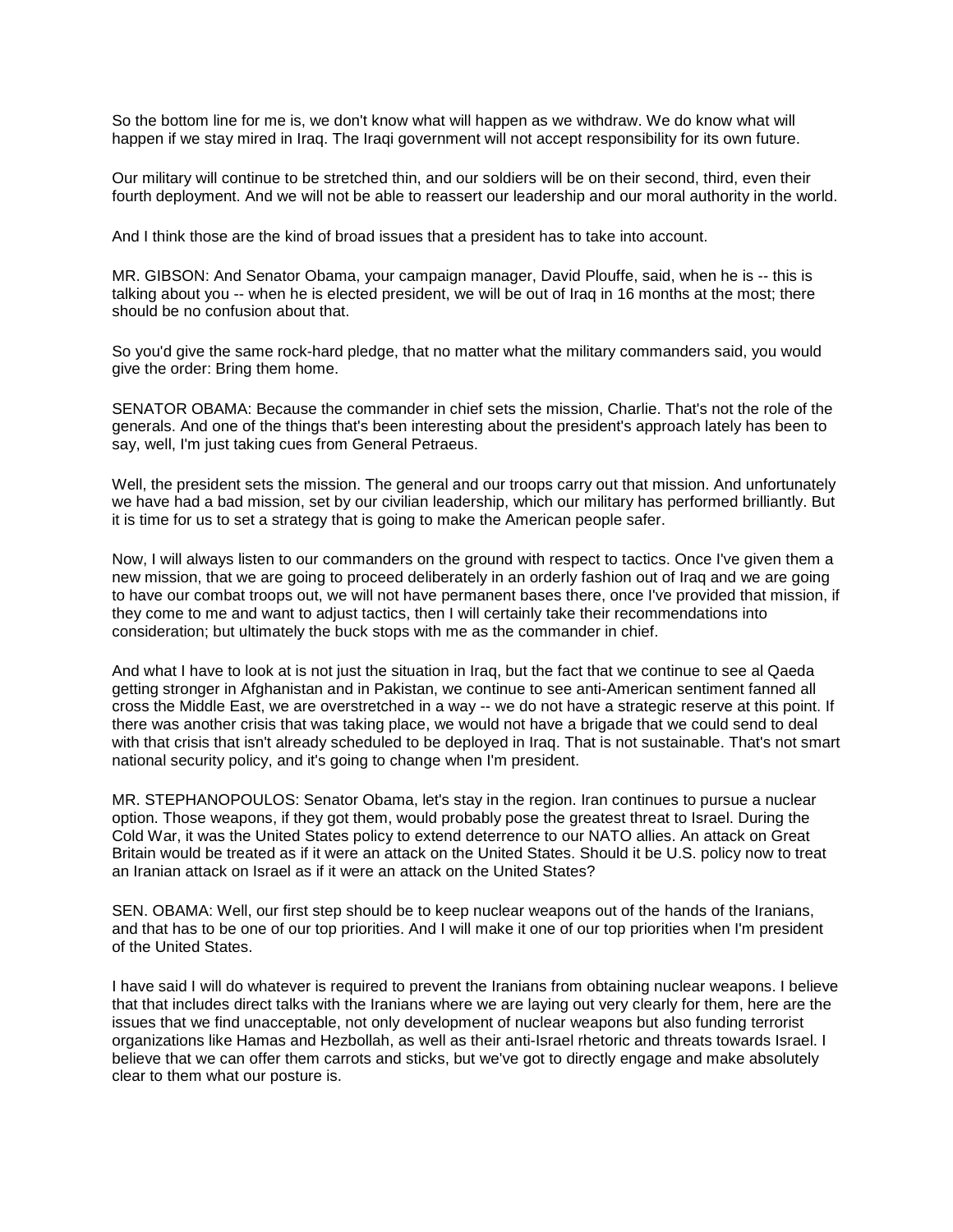Now, my belief is that they should also know that I will take no options off the table when it comes to preventing them from using nuclear weapons or obtaining nuclear weapons, and that would include any threats directed at Israel or any of our allies in the region.

MR. STEPHANOPOULOS: So you would extend our deterrent to Israel?

SENATOR OBAMA: As I've said before, I think it is very important that Iran understands that an attack on Israel is an attack on our strongest ally in the region, one that we -- one whose security we consider paramount, and that -- that would be an act of aggression that we -- that I would -- that I would consider an attack that is unacceptable, and the United States would take appropriate action.

MR. STEPHANOPOULOS: Senator Clinton, would you?

SENATOR CLINTON: Well, in fact, George, I think that we should be looking to create an umbrella of deterrence that goes much further than just Israel. Of course I would make it clear to the Iranians that an attack on Israel would incur massive retaliation from the United States, but I would do the same with other countries in the region.

You know, we are at a very dangerous point with Iran. The Bush policy has failed. Iran has not been deterred. They continue to try to not only obtain the fissile material for nuclear weapons but they are intent upon and using their efforts to intimidate the region and to have their way when it comes to the support of terrorism in Lebanon and elsewhere.

And I think that this is an opportunity, with skillful diplomacy, for the United States to go to the region and enlist the region in a security agreement vis-a-vis Iran. It would give us three tools we don't now have.

Number one, we've got to begin diplomatic engagement with Iran, and we want the region and the world to understand how serious we are about it. And I would begin those discussions at a low level. I certainly would not meet with Ahmadinejad, because even again today he made light of 9/11 and said he's not even sure it happened and that people actually died. He's not someone who would have an opportunity to meet with me in the White House. But I would have a diplomatic process that would engage him.

And secondly, we've got to deter other countries from feeling that they have to acquire nuclear weapons. You can't go to the Saudis or the Kuwaitis or UAE and others who have a legitimate concern about Iran and say: Well, don't acquire these weapons to defend yourself unless you're also willing to say we will provide a deterrent backup and we will let the Iranians know that, yes, an attack on Israel would trigger massive retaliation, but so would an attack on those countries that are willing to go under this security umbrella and forswear their own nuclear ambitions.

And finally we cannot permit Iran to become a nuclear weapons power. And this administration has failed in our efforts to convince the rest of the world that that is a danger, not only to us and not just to Israel but to the region and beyond.

Therefore we have got to have this process that reaches out, beyond even who we would put under the security umbrella, to get the rest of the world on our side to try to impose the kind of sanctions and diplomatic efforts that might prevent this from occurring.

MR. STEPHANOPOULOS: Let me turn to the economy. That is the number one issue on Americans' minds right now.

Yesterday, Senator McCain singled that the number one issue, in the general election campaign on the economy, is going to be taxes. And he says that both of you are going to raise taxes, not just on the wealthy but on everyone. Here's what he said in his speech yesterday.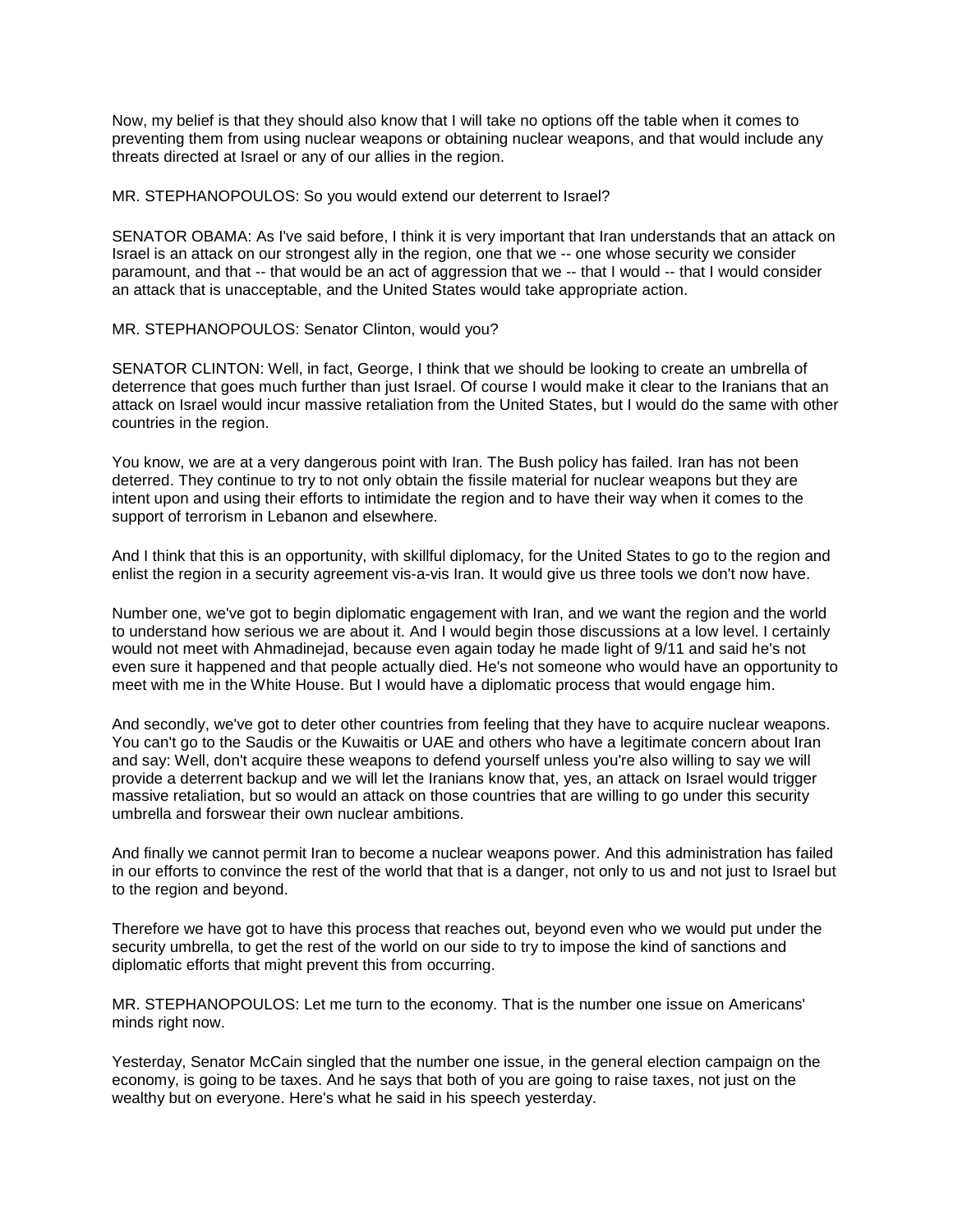SENATOR JOHN MCCAIN (R-AZ): (Pre-recorded remarks.) All these tax increases are under the fine print of the slogan: hope. They're going to raise your taxes by thousands of dollars a year. And they have the audacity to hope you don't mind.

(Laughter.)

MR. STEPHANOPOULOS: Senator Clinton, two-part question.

Two-part question: Can you make an absolute, read-my-lips pledge that there will be no tax increases of any kind for anyone earning under \$200,000 a year?

And if the economy is as weak a year from now as it is today, will you -- will you persist in your plans to roll back President Bush's tax cuts for wealthier Americans?

SENATOR CLINTON: Well, George, I have made a commitment that I will let the taxes on people making more than \$250,000 a year go back to the rates that they were paying in the 1990s.

MR. STEPHANOPOULOS: Even if the economy is weak?

SENATOR CLINTON: Yes. And here's why: Number one, I do not believe that it will detrimentally affect the economy by doing that. As I recall, you know, we used that tool during the 1990s to very good effect and I think we can do so again.

I am absolutely committed to not raising a single tax on middle class Americans, people making less than \$250,000 a year. In fact, I have a very specific plan of \$100 billion in tax cuts that would go to help people afford health care, security retirement plans, you know, make it possible for people to get long-term care insurance and care for their parents and grandparents who they are trying to support, making college affordable and so much else.

Well, if you look at how we'd have to sequence that, we might not be able to do all of that at once. But if you go to my website, HillaryClinton.com, it is laid out there how I will pay for everything, because everything I have proposed, I have put in how I would pay for it.

MR. STEPHANOPOULOS: An absolute commitment, no middle-class tax increases of any kind.

SENATOR CLINTON: No, that's right. That is my commitment.

MR. GIBSON: Senator Obama?

MR. STEPHANOPOULOS: Would you take the same pledge?

SENATOR OBAMA: Well, I not only have pledged not to raise their taxes, I've been the first candidate in this race to specifically say I would cut their taxes.

And one of the centerpieces of my economic plan would be to say that we are going to offset the payroll tax, the most regressive of our taxes, so that families who are earning -- who are middle-income individuals making \$75,000 a year or less, that they would get a tax break so that families would see up to a thousand dollars worth of relief.

Senior citizens who have earnings of less than \$50,000 wouldn't have to pay income tax on their Social Security. And middle-class homeowners who currently don't itemize on their tax filings, they would be able to get a deduction the same way that wealthy individuals do.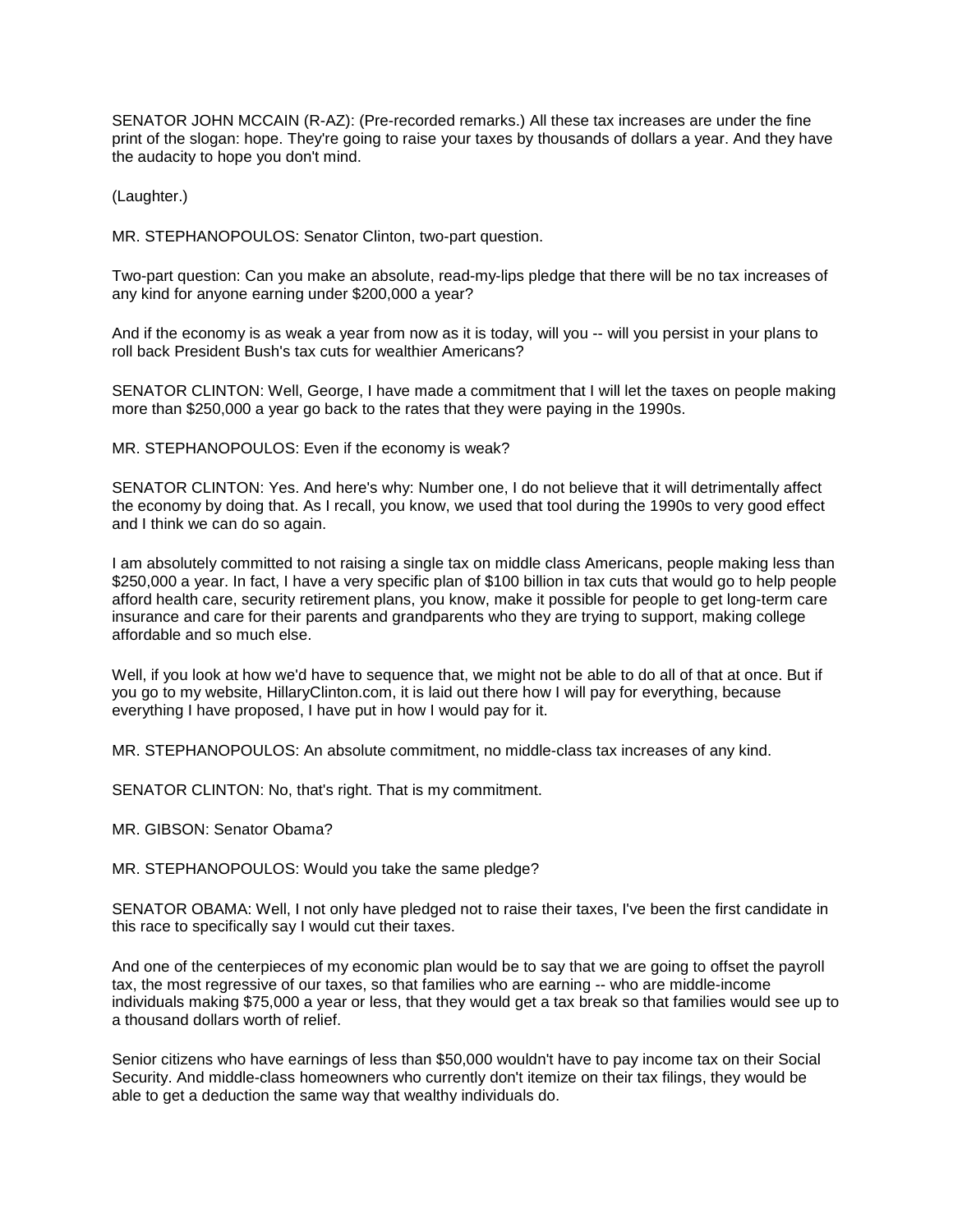Now, here's the reason why that's important. We have seen wages and incomes flat or declining at a time when costs have gone up. And one of the things that we've learned from George Bush's economic policies, which John McCain now wants to follow, is that pain trickles up. And so, partly because people have been strapped and have had a tough time making ends meet, we're now seeing a deteriorating housing market.

That's also as a consequence of the lack of oversight and regulation of these banks and financial institutions that gave loans that they shouldn't have. And part of it has to do with the fact that you had \$185 million by mortgage lenders spent on lobbyists and special interests who were writing these laws.

So the rules in Washington -- the tax code has been written on behalf of the well connected. Our trade laws have -- same thing has happened. And part of how we're going to be able to deliver on middle-class tax relief is to change how business is done in Washington. And that's been a central focus of our campaign.

MR. GIBSON: Senator Obama, you both have now just taken this pledge on people under \$250,000 and 200-and-what, 250,000.

SENATOR OBAMA: Well, it depends on how you calculate it. But it would be between 200 and 250,000.

MR. GIBSON: All right.

You have however said you would favor an increase in the capital gains tax. As a matter of fact, you said on CNBC, and I quote, "I certainly would not go above what existed under Bill Clinton, which was 28 percent."

It's now 15 percent. That's almost a doubling if you went to 28 percent. But actually Bill Clinton in 1997 signed legislation that dropped the capital gains tax to 20 percent.

SENATOR OBAMA: Right.

MR. GIBSON: And George Bush has taken it down to 15 percent.

SENATOR OBAMA: Right.

MR. GIBSON: And in each instance, when the rate dropped, revenues from the tax increased. The government took in more money. And in the 1980s, when the tax was increased to 28 percent, the revenues went down. So why raise it at all, especially given the fact that 100 million people in this country own stock and would be affected?

SENATOR OBAMA: Well, Charlie, what I've said is that I would look at raising the capital gains tax for purposes of fairness. We saw an article today which showed that the top 50 hedge fund managers made \$29 billion last year -- \$29 billion for 50 individuals. And part of what has happened is that those who are able to work the stock market and amass huge fortunes on capital gains are paying a lower tax rate than their secretaries. That's not fair.

And what I want is not oppressive taxation. I want businesses to thrive and I want people to be rewarded for their success. But what I also want to make sure is that our tax system is fair and that we are able to finance health care for Americans who currently don't have it and that we're able to invest in our infrastructure and invest in our schools.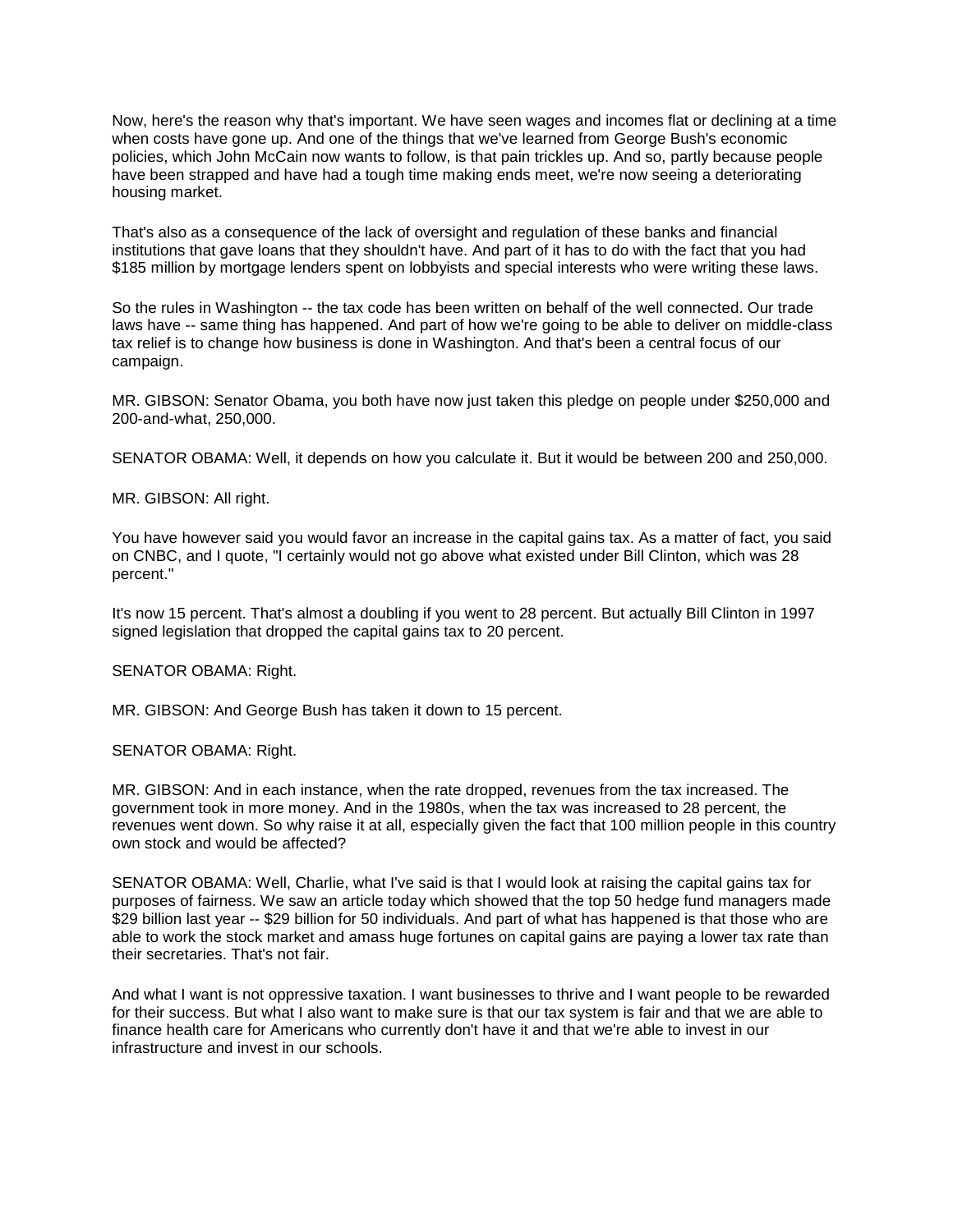And you can't do that for free, and you can't take out a credit card from the Bank of China in the name of our children and our grandchildren and then say that you're cutting taxes, which is essentially what John McCain has been talking about. And that is irresponsible.

You know, I believe in the principle that you pay as you go, and you don't propose tax cuts unless you are closing other tax breaks for individuals. And you don't increase spending unless you're eliminating some spending or you're finding some new revenue. That's how we got an additional \$4 trillion worth of debt under George Bush. That is helping to undermine our economy, and it's going to change when I'm president of the United States.

MR. GIBSON: But history shows that when you drop the capital gains tax, the revenues go up.

SENATOR OBAMA: Well, that might happen or it might not. It depends on what's happening on Wall Street and how business is going. I think the biggest problem that we've got on Wall Street right now is the fact that we've got a housing crisis that this president has not been attentive to and that it took John McCain three tries before he got it right.

And if we can stabilize that market and we can get credit flowing again, then I think we'll see stocks do well, and once again I think we can generate the revenue that we need to run this government and hopefully to pay down some of this debt.

MR. GIBSON: Senator Clinton.

SENATOR CLINTON: Well, let me start by saying that I think we know that we've got to get back to an economy that works for everyone. The president has been very good for people who are doing well, and that's great. But it was better for our country when we had an economy that lifted everyone up at the same time, and we had that during the 1990s; you know, 22.7 million new jobs, more people lifted out of poverty than any time in our recent history. A typical family saw a \$7,000 increase in income.

And we have lost that. You know, now the typical family has lost at least \$1,000. And the fact is that, you know, I don't want to take one more penny of tax money from anybody. But what I want to do is make some smart investments. And I was the first to come out with a strategic energy fund, where we need to be investing in clean renewable energy. And I think we could put 5 million Americans to work.

I think we have to invest in our infrastructure. That also will get the economy moving again, and I believe we could put about 3 million people to work in good union jobs where people get a good wage with a good set of benefits that can support a middle-class family with a rising standard of living.

I want to see us actually tackle the housing crisis, something I've been talking about for over a year. If I had been president a year ago, I believe we would have begun to avoid some of the worst of the mortgage and credit crisis, because we would have started much earlier than we have -- in fact, I don't think we've really done very much at all yet -- in dealing with a way of freezing home foreclosures, of freezing interest rates, getting money into communities to be able to withstand the problems that are caused by foreclosures.

Governor Rendell has done a great job in Pennsylvania. He saw this coming. And unlike our current president, who either didn't know it or didn't care about it, he has really held the line, and Pennsylvania has been much less affected by home foreclosures. But the president hasn't done that, and what I have proposed would do that.

So you've got to look at the entire economy. And from my perspective, yes, taxes is a piece of it. But you've got to figure out what is it we would invest in that would make us richer and safer and stronger tomorrow, which would be helping everybody.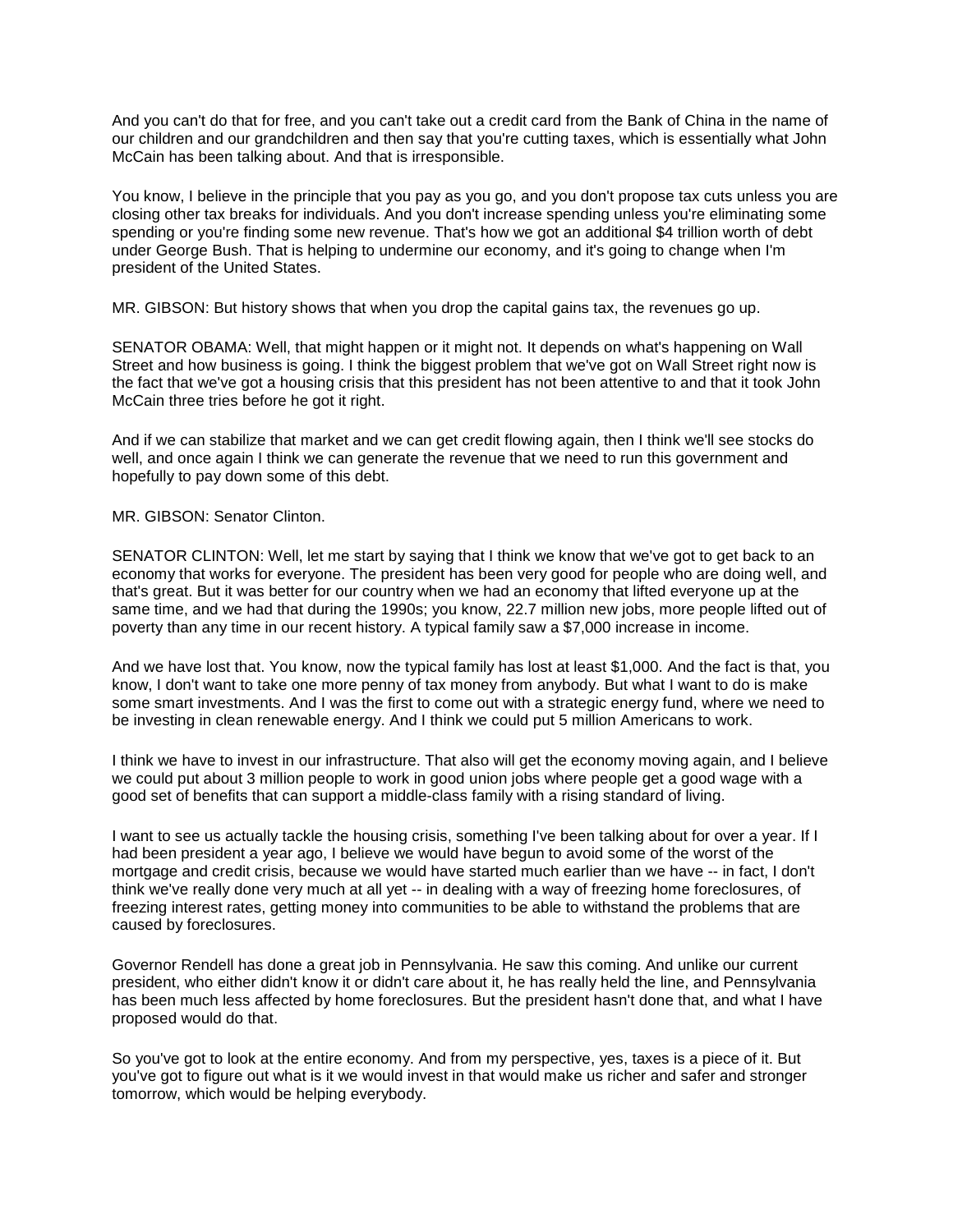MR. GIBSON: I'm going to go to a commercial break. But I just want to come back to one thing you said, and I want to be clear. The question was about capital gains tax. Would you say, "No, I'm not going to raise capital gains taxes"?

SENATOR CLINTON: I wouldn't raise it above the 20 percent if I raised it at all. I would not raise it above what it was during the Clinton administration.

MR. GIBSON: "If I raised it at all." Would you propose an increase in the capital gains tax?

SENATOR CLINTON: You know, Charlie, I'm going to have to look and see what the revenue situation is. You know, we now have the largest budget deficit we've ever had, \$311 billion. We went from a \$5.6 trillion projected surplus to what we have today, which is a \$9 trillion debt.

I don't want to raise taxes on anybody. I'm certainly against one of Senator Obama's ideas, which is to lift the cap on the payroll tax, because that would impose additional taxes on people who are, you know, educators here in the Philadelphia area or in the suburbs, police officers, firefighters and the like.

So I think we have to be very careful about how we navigate this.

So the \$250,000 mark is where I am sure we're going. But beyond that, we're going to have to look and see where we are.

MR. GIBSON: Very quickly, because I owe Senator Clinton time, but, yeah, you wanted to respond.

SENATOR OBAMA: Well, Charlie, I just have to respond real quickly to Senator Clinton's last comment. What I have proposed is that we raise the cap on the payroll tax, because right now millionaires and billionaires don't have to pay beyond \$97,000 a year.

That's where it's kept. Now most firefighters, most teachers, you know, they're not making over \$100,000 a year. In fact, only 6 percent of the population does. And I've also said that I'd be willing to look at exempting people who are making slightly above that.

But understand the alternative is that because we're going to have fewer workers to more retirees, if we don't do anything on Social Security, then those benefits will effectively be cut, because we'll be running out of money.

MR. GIBSON: But Senator, that's a tax. That's a tax on people under \$250,000.

SENATOR OBAMA: Well, no, look, let me -- let me finish my point here, Charlie. Senator Clinton just said she certainly wouldn't do this; this was a bad idea. In Iowa she, when she was outside of camera range, said to an individual there she'd certainly consider the idea. And then that was recorded, and she apparently wasn't aware that it was being recorded.

So this is an option that I would strongly consider, because the alternatives, like raising the retirement age, or cutting benefits, or raising the payroll tax on everybody, including people who make less than \$97,000 a year --

MR. GIBSON: But there's a heck of a lot of --

SENATOR OBAMA: -- those are not good policy options.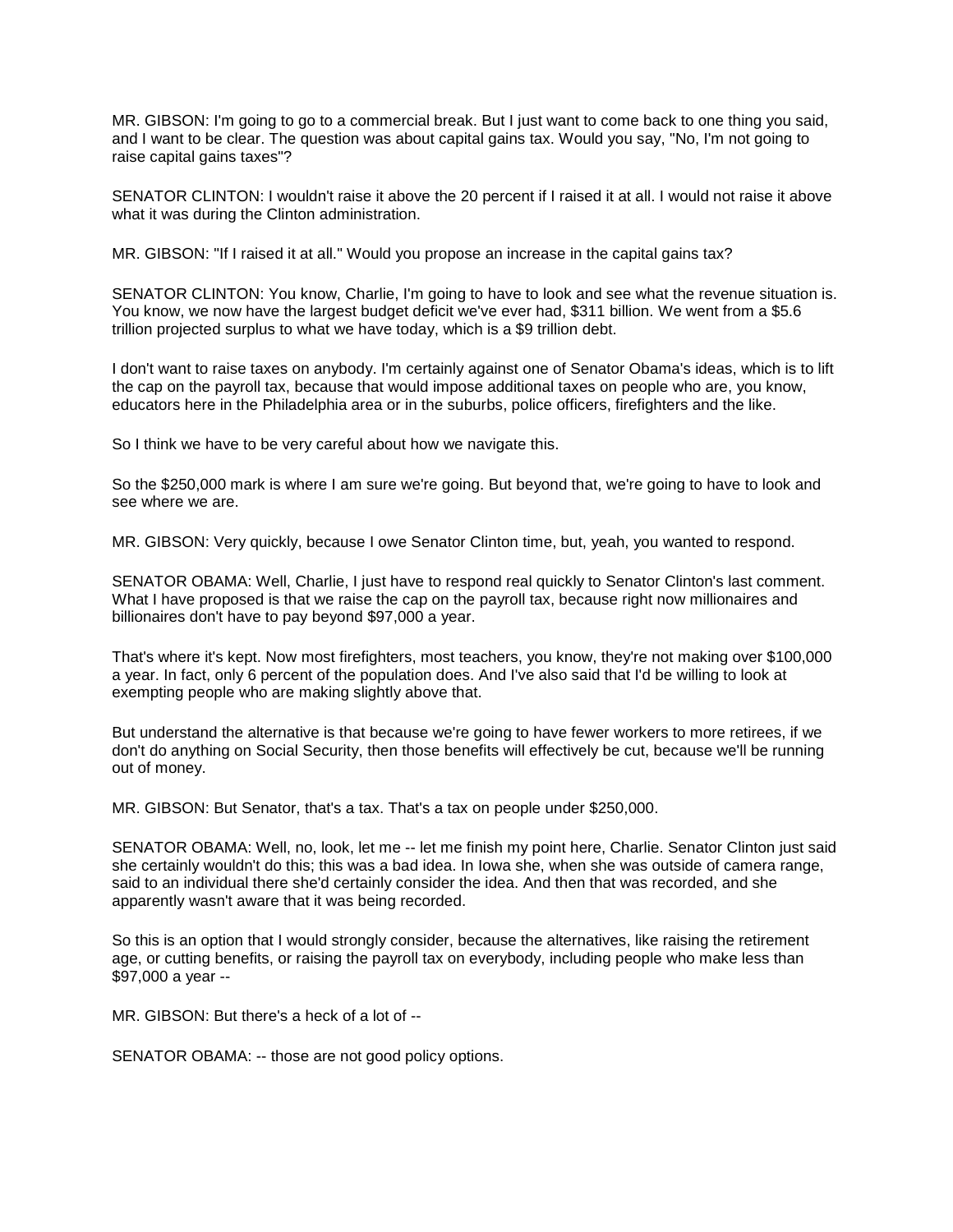MR. GIBSON: Those are a heck of a lot of people between \$97,000 and \$200(,000) and \$250,000. If you raise the payroll taxes, that's going to raise taxes on them.

SENATOR OBAMA: And that's -- and that's -- and that's why I've said, Charlie, that I would look at potentially exempting those who are in between.

But the point is, we're going to have to capture some revenue in order to stabilize the Social Security system. You can't -- you can't get something for nothing. And if we care about Social Security, which I do, and if we are firm in our commitment to make sure that it's going to be there for the next generation, and not just for our generation, then we have an obligation to figure out how to stabilize the system.

And I think we should be honest in presenting our ideas in terms of how we're going to do that and not just say that we're going to form a commission and try to solve the problem some other way.

SENATOR CLINTON: Well, in fact, I am totally committed to making sure Social Security is solvent. If we had stayed on the path we were on at the end of my husband's administration, we sure would be in a lot better position because we had a plan to extend the life of the Social Security Trust Fund and again, President Bush decided that that wasn't a priority, that the war in Iraq and tax cuts for the wealthiest of Americans were his priorities, neither of which he's ever paid for. I think it's the first time we've ever been taken to war and had a president who wouldn't pay for it.

But when it comes to Social Security, fiscal responsibility is the first and most important step. You've got to begin to reign in the budget, pay as you go, to try to replenish our Social Security Trust Fund.

And with all due respect, the last time we had a crisis in Social Security was 1983. President Reagan and Speaker Tip O'Neill came up with a commission. That was the best and smartest way, because you've got to get Republicans and Democrats together.

That's what I will do. And I will say, number one, don't cut benefits on current beneficiaries; they're already having a hard enough time. And number two, do not impose additional tax burdens on middleclass families.

There are lots of ways we can fix Social Security that don't impose those burdens, and I will do that.

SENATOR OBAMA: That commission raised the retirement age, Charlie, and also raised the payroll tax. And so Senator Clinton, if she -- she can't have it both ways. You can't come at me for proposing a solution that will save Social Security without burdening middle- income Americans, and then suggest that somehow she's got a magic solution.

SENATOR CLINTON: But there are more progressive ways of doing it than, you know, lifting the cap. And I think we'll work it out. I have every confidence we're going to work it out. I know that we can make this happen.

MR. GIBSON: On that point, we're going to take a break, a commercial break. The Democratic debate from here in Philadelphia before the Pennsylvania primary will continue. Stay with us. We'll be back. (Applause.)

(Announcements.)

MR. GIBSON: Back to the Philadelphia Debate, the Democratic Debate, just less than a week now before the Pennsylvania primary.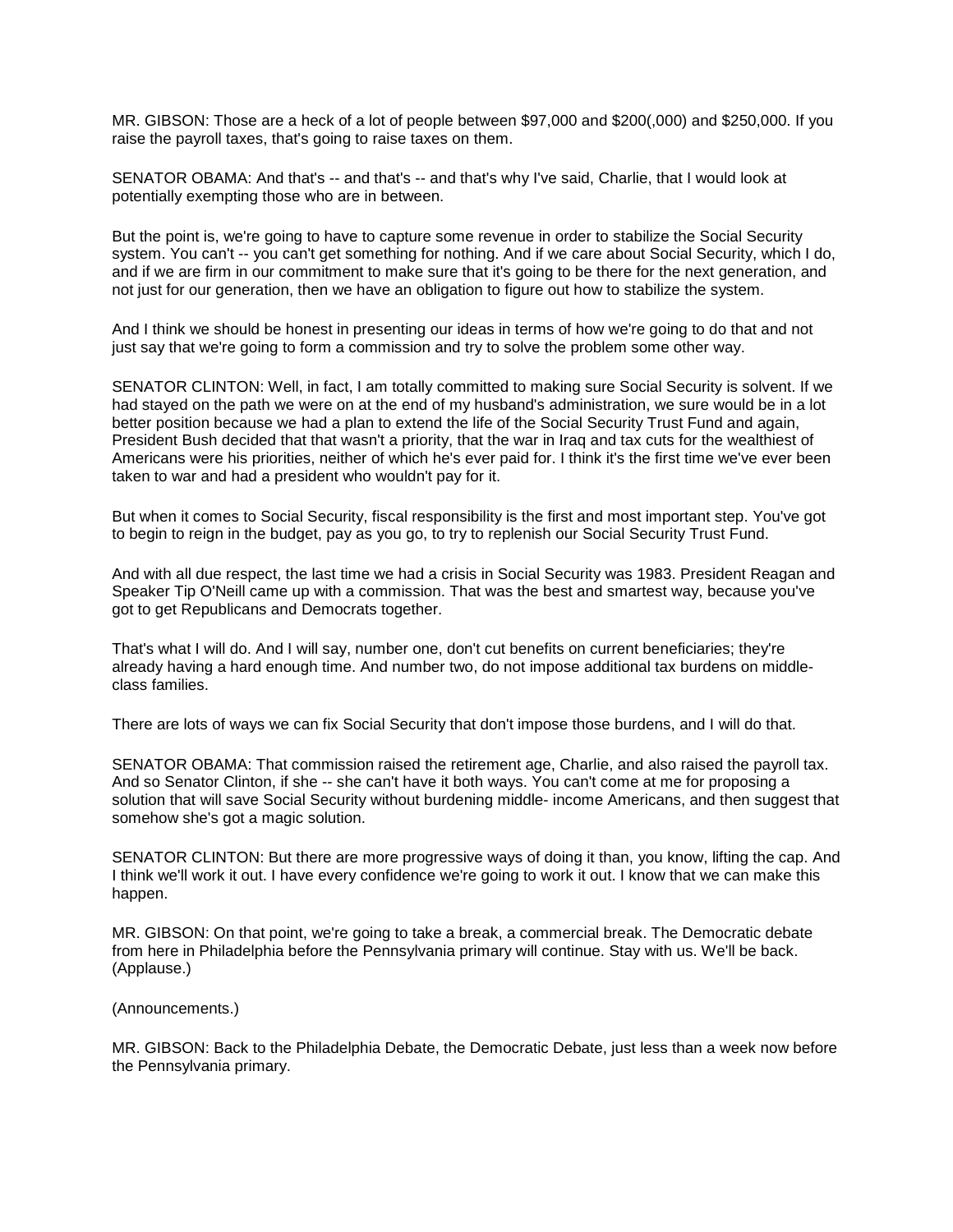And I would be remiss tonight if I didn't take note of the fact that today is the one-year anniversary of Virginia Tech. And I think it's fair to say that probably every American during this day, at one point or another, said a small prayer for the great people at that university and for those who died.

It also, I suspect, makes this an appropriate time to talk about guns. And it has not been talked about much in this campaign and it's an important issue in the state of Pennsylvania.

Both of you, in the past, have supported strong gun control measures. But now when I listen to you on the campaign, I hear you emphasizing that you believe in an individual's right to bear arms.

Both of you were strong advocates for licensing of guns. Both of you were strong advocates for the registration of guns.

Why don't you emphasize that now, Senator Clinton?

SENATOR CLINTON: Well, Charlie, on Friday, I was with Mayor Nutter, who's here, in West Philadelphia at the YMCA there, to talk about what we could do together to bring down the crime rate that has ravaged Philadelphia.

You know, more than one person, on average, a day is murdered in Philadelphia. And Mayor Nutter is very committed, as the mayor of this great city, to try to do what he can to stem the violence.

And what I said then is what I have been saying, that I will be a good partner, for cities like Philadelphia, as president. Because I will bring back the COPS program, the so-called COPS program, where we had 100,000 police on the street, which really helped drive down the crime rate and also helped create better community relations.

I will also work to reinstate the assault weapons ban. We had it during the 1990s. It really was an aid to our police officers, who are now once again, because it has lapsed -- the Republicans will not reinstate it - - are being outgunned on our streets by these military- style weapons.

I will also work to make sure that police departments in Philadelphia, Pittsburgh, Harrisburg, across America get access to the federal information that will enable them to track illegal guns, because the numbers are astounding. Probably 80 percent of the guns used in gun crimes are in the hands of that criminal, that gang member -- unfortunately, people who are sometimes, you know, mentally challenged - because it got there illegally. And under the Republicans, that information was kept from local law enforcement.

So I believe that we can balance what I think is the right equation. I respect the Second Amendment. I respect the rights of lawful gun owners to own guns, to use their guns, but I also believe that most lawful gun owners whom I have spoken with for many years across our country also want to be sure that we keep those guns out of the wrong hands.

And as president, I will work to try to bridge this divide, which I think has been polarizing and, frankly, doesn't reflect the common sense of the American people.

So we will strike the right balance to protect the constitutional right but to give people the feeling and the reality that they will be protected from guns in the wrong hands.

MR. GIBSON: Senator Obama, the District of Columbia has a law, it's had a law since 1976, it's now before the United States Supreme Court, that prohibits ownership of handguns, a sawed-off shotgun, a machine gun or a short-barreled rifle. Is that law consistent with an individual's right to bear arms?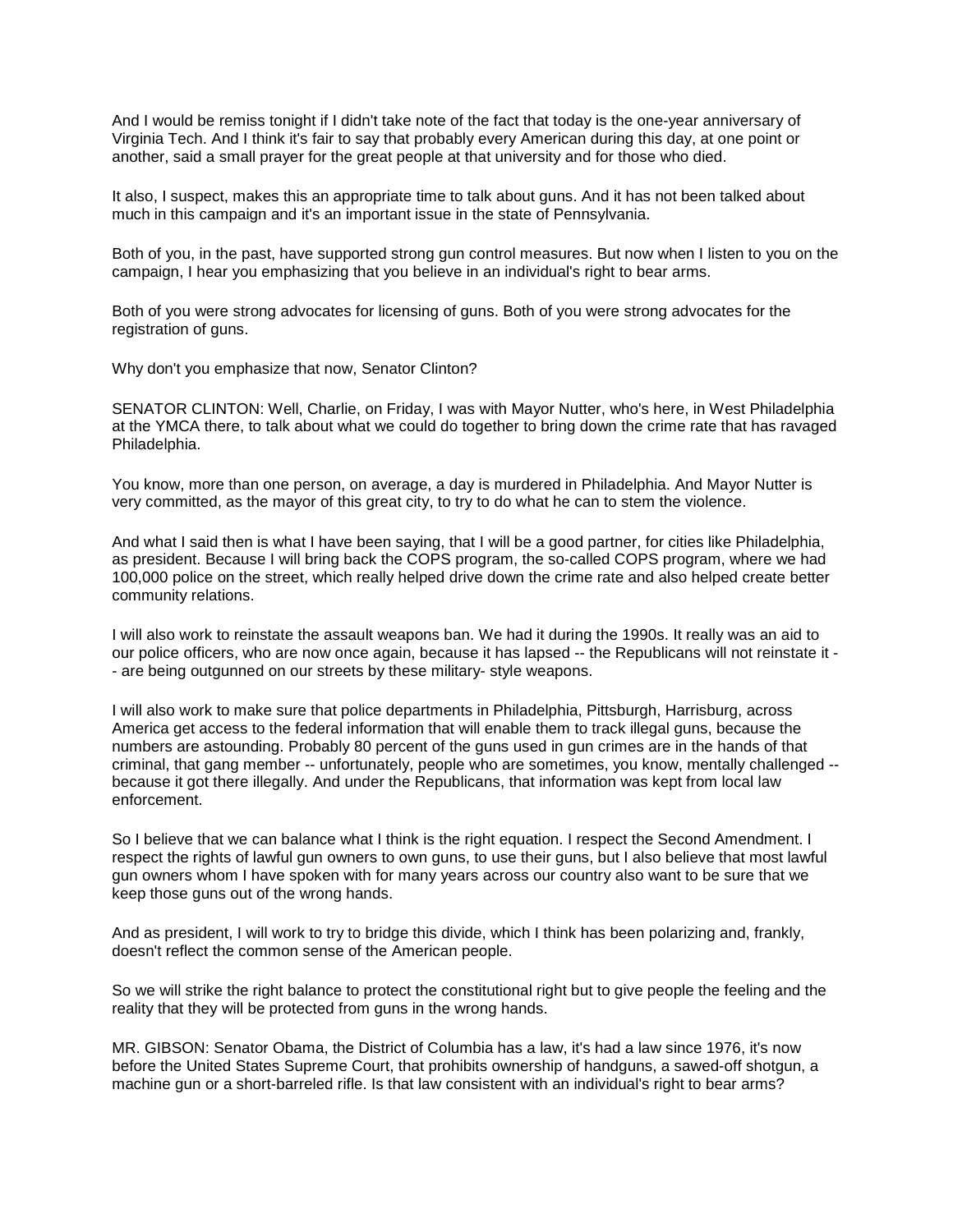SENATOR OBAMA: Well, Charlie, I confess I obviously haven't listened to the briefs and looked at all the evidence.

As a general principle, I believe that the Constitution confers an individual right to bear arms. But just because you have an individual right does not mean that the state or local government can't constrain the exercise of that right, and, you know, in the same way that we have a right to private property but local governments can establish zoning ordinances that determine how you can use it.

And I think that it is going to be important for us to reconcile what are two realities in this country.

There's the reality of gun ownership and the tradition of gun ownership that's passed on from generation to generation. You know, when you listen to people who have hunted, and they talk about the fact that they went hunting with their fathers or their mothers, then that is something that is deeply important to them and, culturally, they care about deeply.

But you also have the reality of what's happening here in Philadelphia and what's happening in Chicago.

And...

Mr. GIBSON: But do you still favor the registration of guns? Do you still favor the licensing of guns?

And in 1996, your campaign issued a questionnaire, and your writing was on the questionnaire that said you favored a ban on handguns.

SENATOR OBAMA: No, my writing wasn't on that particular questionnaire, Charlie. As I said, I have never favored an all-out ban on handguns.

What I think we can provide is common-sense approaches to the issue of illegal guns that are ending up on the streets. We can make sure that criminals don't have guns in their hands. We can make certain that those who are mentally deranged are not getting a hold of handguns. We can trace guns that have been used in crimes to unscrupulous gun dealers that may be selling to straw purchasers and dumping them on the streets.

The point is, is that what we have to do is get beyond the politics of this issue and figure out what, in fact, is working.

Look, in my hometown of Chicago, on the south side of Chicago, we've had 34 gun deaths last year of Chicago public school children.

And I think that most law-abiding gun owners all across America would recognize that it is perfectly appropriate for local communities and states and the federal government to try to figure out, how do we stop that kind of killing?

MR. STEPHANOPOULOS: Senator Clinton, you have a home in D.C.

Do you support the D.C. ban?

SENATOR CLINTON: You know, George, I want to give local communities the opportunity to have some authority over determining how to keep their citizens safe.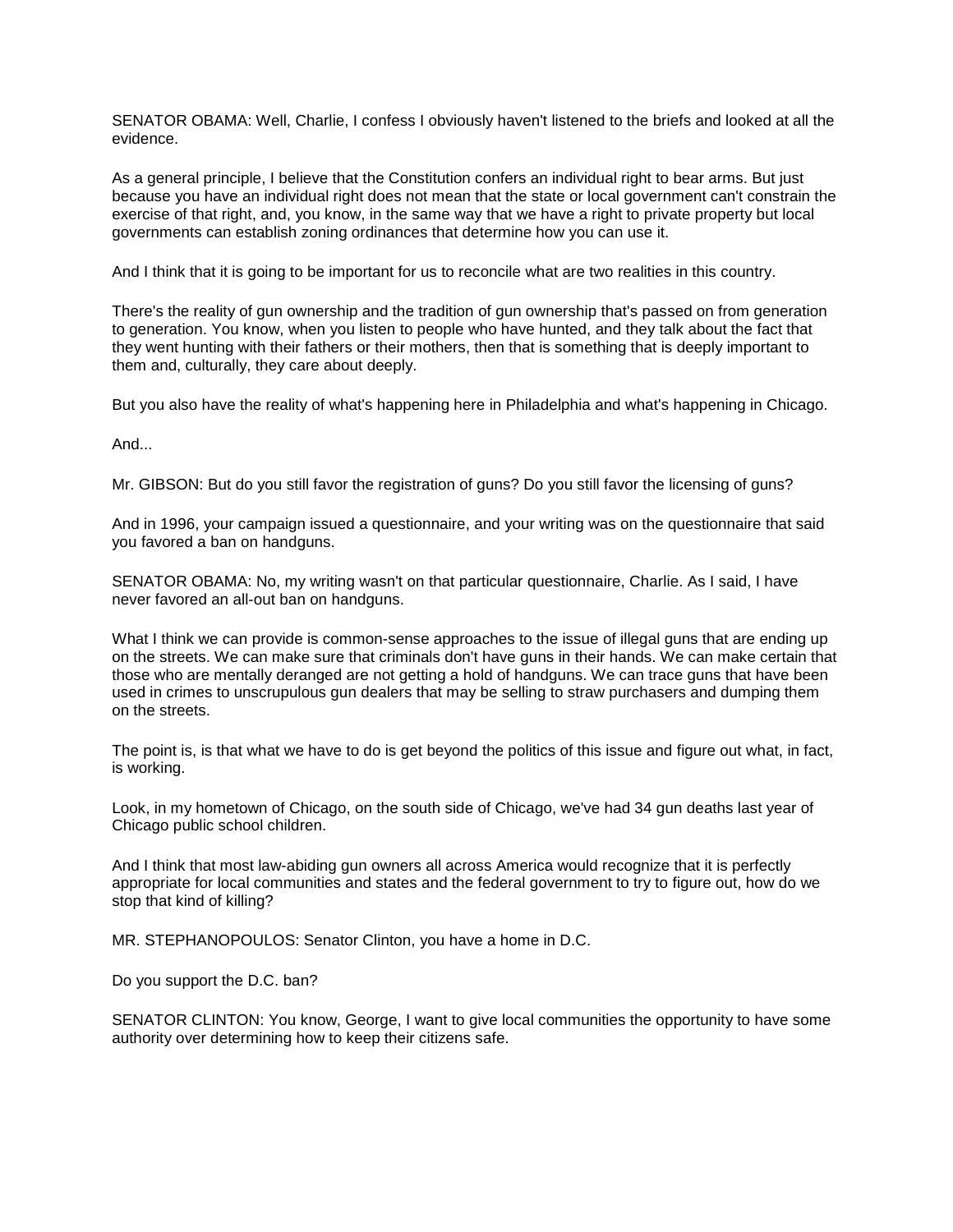This case you're referring to, before the Supreme Court, is apparently dividing the Bush administration. You know, the Bush administration basically said, we don't have enough facts to know whether or not it is appropriate.

And Vice President Cheney who, you know, is a fourth special branch of government all unto himself -- (laughter) -- has actually filed a brief saying, oh, no, we have to, you know, we have to prevent D.C. from doing this.

So --

MR. STEPHANOPOULOS: But what do you think? Do you support it or not?

SENATOR CLINTON: Well, what I support is sensible regulation that is consistent with the constitutional right to own and bear arms.

MR. STEPHANOPOULOS: Is the D.C. ban consistent with that right?

SENATOR CLINTON: Well, I think a total ban, with no exceptions under any circumstances, might be found by the court not to be. But I don't know the facts.

But I don't think that should blow open a hole that says that D.C. or Philadelphia or anybody else cannot come up with sensible regulations to protect their people and keep, you know, machine guns and assault weapons out of the hands of folks who shouldn't have them.

MR. GIBSON: Well, with all due respect, and I'm not sure I got an answer from Senator Obama. But do you still favor licensing and registration of handguns?

SENATOR CLINTON: What I favor is what works in New York. You know, we have a set of rules in New York City and we have a totally different set of rules in the rest of the state. What might work in New York City is certainly not going to work in Montana. So, for the federal government to be having any kind of, you know, blanket rules that they're going to try to impose, I think doesn't make sense.

MR. STEPHANOPOULOS: But Senator, you were for that when you ran for Senate in New York.

SENATOR CLINTON: I was for -- I was for the New York rules, that's right. I was for the New York rules because they have worked over time. And there isn't a lot of uproar in New York about changing them, because I go to upstate New York, where we have a lot of hunters and people who are collectors and people who are sport shooters; they have every reason to believe that their rights are being respected. You walk down the street with a police officer in Manhattan; he wants to be sure that there is some way of protecting him and protecting the people that are in his charge.

MR. STEPHANOPOULOS: Senator Obama, last May we talked about affirmative action, ad you said at the time that affluent African Americans like your daughters should probably be treated as pretty advantaged when they apply to college, and that poor white children -- kids -- should get special consideration, affirmative action.

So, as president, how specifically would you recommend changing affirmative action policies so that affluent African Americans are not given advantages, and poor, less affluent whites are?

SENATOR OBAMA: Well, I think that the basic principle that should guide discussions not just on affirmative action but how we are admitting young people to college generally is, how do we make sure that we're providing ladders of opportunity for people? How do we make sure that every child in America has a decent shot in pursuing their dreams?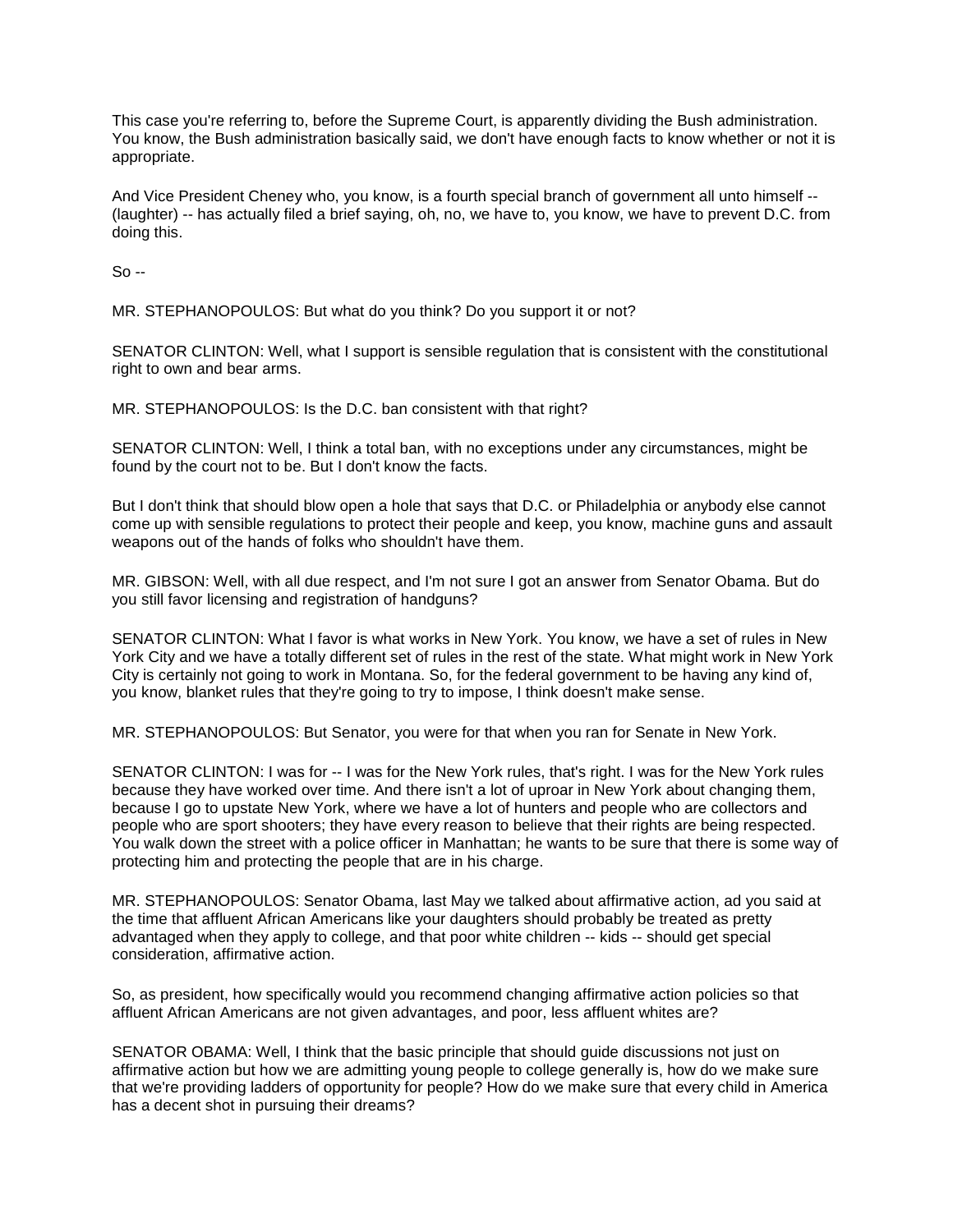And race is still a factor in our society. And I think that for universities and other institutions to say, you know, we're going to take into account the hardships that somebody has experienced because they're black or Latino or because they're women --

MR. STEPHANOPOULOS: Even if they're wealthy?

SENATOR OBAMA: I think that's something that they can take into account, but it can only be in the context of looking at the whole situation of the young person. So if they look at my child and they say, you know, Malia and Sasha, they've had a pretty good deal, then that shouldn't be factored in. On the other hand, if there's a young white person who has been working hard, struggling, and has overcome great odds, that's something that should be taken into account.

So I still believe in affirmative action as a means of overcoming both historic and potentially current discrimination, but I think that it can't be a quota system and it can't be something that is simply applied without looking at the whole person, whether that person is black or white or Hispanic, male or female.

What we want to do is make sure that people who have been locked out of opportunity are going to be able to walk through those doors of opportunity in the future.

MR. STEPHANOPOULOS: Senator Clinton, would you agree to that kind of change?

SENATOR CLINTON: Well, here's the way I'd prefer to think about it.

I think we've got to have affirmative action generally to try to give more opportunities to young people from disadvantaged backgrounds -- whoever they are. That's why I'm a strong supporter of early childhood education and universal pre-kindergarten.

That's why I'm against No Child Left Behind as it is currently operating. And I would end it, because we can do so much better to have an education system that really focuses in on kids who need extra help.

That's why I'm in favor of much more college aid, not these outrageous predatory student loan rates that are charging people I've met, across Pennsylvania, 20, 25, 28 percent interest rates. Let's make college affordable again.

See, I think we have to look at what we're trying to achieve here somewhat differently. We do have a real gap. We have a gap in achievement. We have a gap in income. But we don't have a potential gap.

I think our job should be to try to create the conditions that enable people to live up to their God-given potential. And that means health care for everyone -- no exceptions, nobody left out. And it means taking a hard look at what we need to do to compete and win in the global economy.

So that's how I prefer to think about it. You know, let's affirmatively invest in our young people and make it possible for them to have a good middle-class life in today's much more competitive economy.

MR. GIBSON: We're running short on time. Let me just give some quick questions here, and let me give you a minute each to answer. What are you going to do about gas prices? It's getting to \$4 a gallon. It is killing truckers.

SENATOR CLINTON: That's right.

MR. GIBSON: People are in trouble. And yet the whole world pays a whole lot more for gas than we do. What are you going to do about it?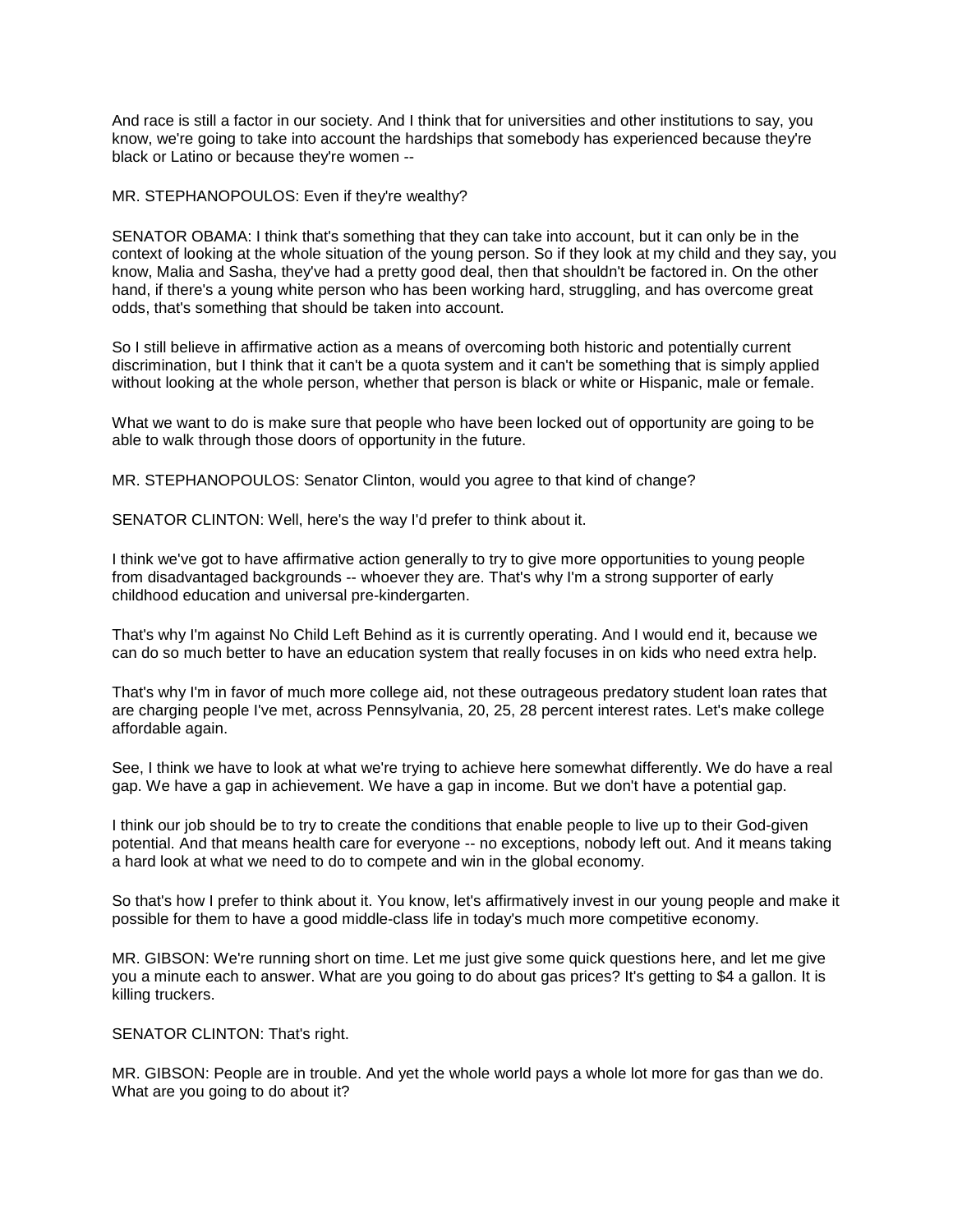SENATOR CLINTON: Well, I met with a group of truckers in Harrisburg about a week and a half ago, and here's what I told them. Number one, we are going to investigate these gas prices. The federal government has certain tools that this administration will not use, in the Federal Trade Commission and other ways, through the Justice Department, because I believe there is market manipulation going on, particularly among energy traders. We've seen this movie before, in Enron, and we've got to get to the bottom to make sure we're not being taken advantage of.

Number two, I would quit putting oil into the Strategic Petroleum Reserve and I would release some to help drive the price down globally.

And thirdly, if there is any kind of gas tax moratorium, as some people are now proposing --

MR. GIBSON: Like John McCain.

SENATOR CLINTON: -- like John McCain, and some Democrats, frankly -- I think Senator Menendez and others have said that we may have to do something, because when you get to \$4-a-gallon gas, people are not going to be able to afford to drive to work. And what I would like to see us do is to say if we have that, then we should have a windfall profits tax on these outrageous profits of the oil companies, and put that money back into the highway trust fund, so that we don't lose out on repair and construction and rebuilding.

But ultimately, Charlie, we've got to have a long-term energy strategy. We are so much more dependent on foreign oil today than we were on 9/11, and that is a real indictment of our leadership. And I've laid out a comprehensive plan to move us toward energy independence that I hope I will have the opportunity to implement as president.

MR. GIBSON: Very quickly, Senator Obama, I -- the same thing. But we've heard from politicians for a long time we're going to end dependence on foreign oil. I just have a quote: "The generation-long growth in our dependence on foreign oil will be stopped dead in its tracks right now." That was Jimmy Carter in 1979. And it's gotten a whole lot worse since then.

SENATOR OBAMA: Well, you're right. And that's why people are cynical, because decade after decade, we talk about energy policy or we talk about health care policy, and through Democratic and Republican administrations, nothing gets done.

Now, I think many of the steps that Senator Clinton outlined are similar to the plans that we talked about. It is absolutely true that we've got to investigate potential price gouging or market manipulation. I have strongly called for a windfall profits tax that can provide both consumers relief and also invest in renewable energies.

I think that long term, we're going to have to raise fuel efficiency standards on cars, because the only way that we're going to be able to reduce gas prices is if we reduce demand. You've still got a billion people in China, and maybe 700 million in India, who still want cars. And so the long-term trajectory is that we're going to have to get serious about increasing our fuel efficiency standards and investing in new technologies.

That's something I'm committed to doing. I've talked about spending \$150 billion over 10 years in an Apollo Project, a Manhattan Project to create the alternative energy strategies that will work not only for this generation but for the next.

MR. STEPHANOPOULOS: We're running out of time for this segment. Very quickly, for each of you, 30 seconds. Senator Clinton, you've said that you believe in using former presidents. How would you use George W. Bush if you were president? (Laughter.)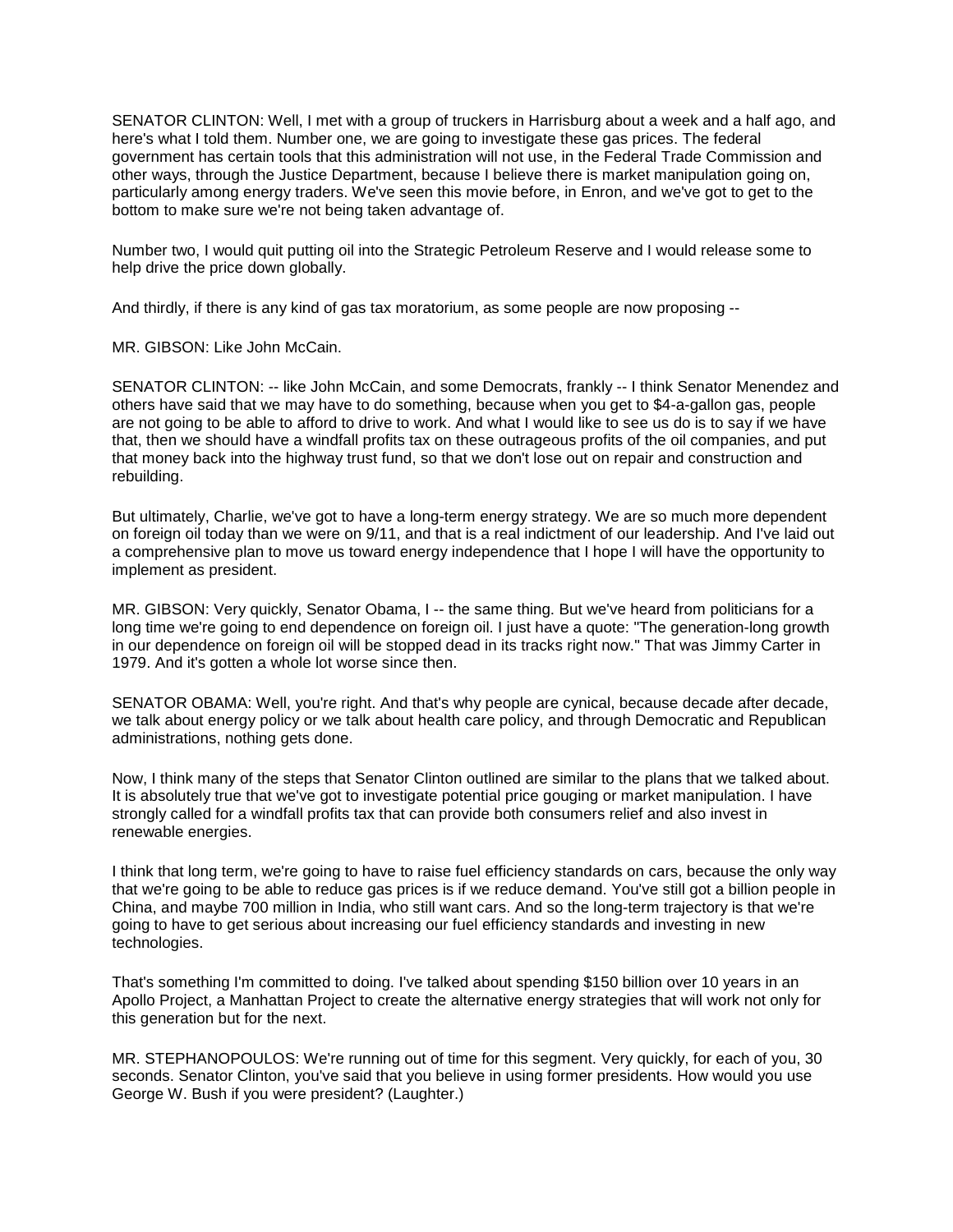SENATOR CLINTON: I'm going to have to give some serious thought to that. (Laughter.) You know, I do believe that it's a way to unify our country. I thought that President Bush was right when he asked his father and Bill to represent us during the aftermath of the tsunami. I thought it sent a great message here at home and around the world. And I'm sure that there will be opportunities to ask all the former presidents to work on behalf of our nation.

You know, we've got to come together. And the former presidents really exemplify that, whether one agrees with them politically or not. When they're all together, representing our country, that sends a strong message. And I would look for a way to use all our former presidents, but that'll take some careful thought on my part. (Laughter.)

MR. STEPHANOPOULOS: Senator Obama.

SENATOR OBAMA: Well, you know, I think that having the advice and counsel of all former presidents is important. I'm probably more likely to ask advice of the current president's father than president himself because I think that when you look back at George H.W. Bush's foreign policy, it was a wise foreign policy.

And how we executed the Gulf War, how we managed the transition out of the Cold War, I think, is an example of how we can get bipartisan agreement. I don't think the Democrats have a monopoly on good ideas. I think that there are a lot of thoughtful Republicans out there.

The problem is, we've been locked in a divided politics for so long that we've stopped listening to each other. And I think that this president in particular has fed those divisions. That's something that we've tried to end in this campaign, and I think we're being successful.

MR. GIBSON: All right.

We're going to take one more commercial break, come back with a final question for both of you in just a moment.

(Announcements.)

MR. GIBSON: Final question, now, to finish what I think has been a fascinating debate, and I appreciate both of you being here -- thanking you in advance.

I -- it is hard to see how either one of you win this nomination on the basis of pledged delegates in primaries. And it could well come down to superdelegates. And I know you've been talking to them all along. But let's say you're at the convention in Denver, and you're talking to a group of 20 undecided superdelegates. How are you going to make the case to them why you're the better candidate and more electable in November?

What do you say to them -- minute-and-a-half each. And by a flip of the coin, Senator Clinton goes first.

SENATOR CLINTON: Well, I say to them what I've said to voters across America -- that we need a fighter back in the White House. We need someone who's going to take on the special interests.

And I have a plan to take away \$55 billion of the giveaways and the subsidies that the president and Congress have lavished on the drug companies and the oil companies and the insurance companies and Wall Street. And I have a plan to give that money back -- give it back in tax cuts to the middle class -people who deserve it, who have been struggling under this president, who feel invisible, who feel like, you know, they're not even seen anymore.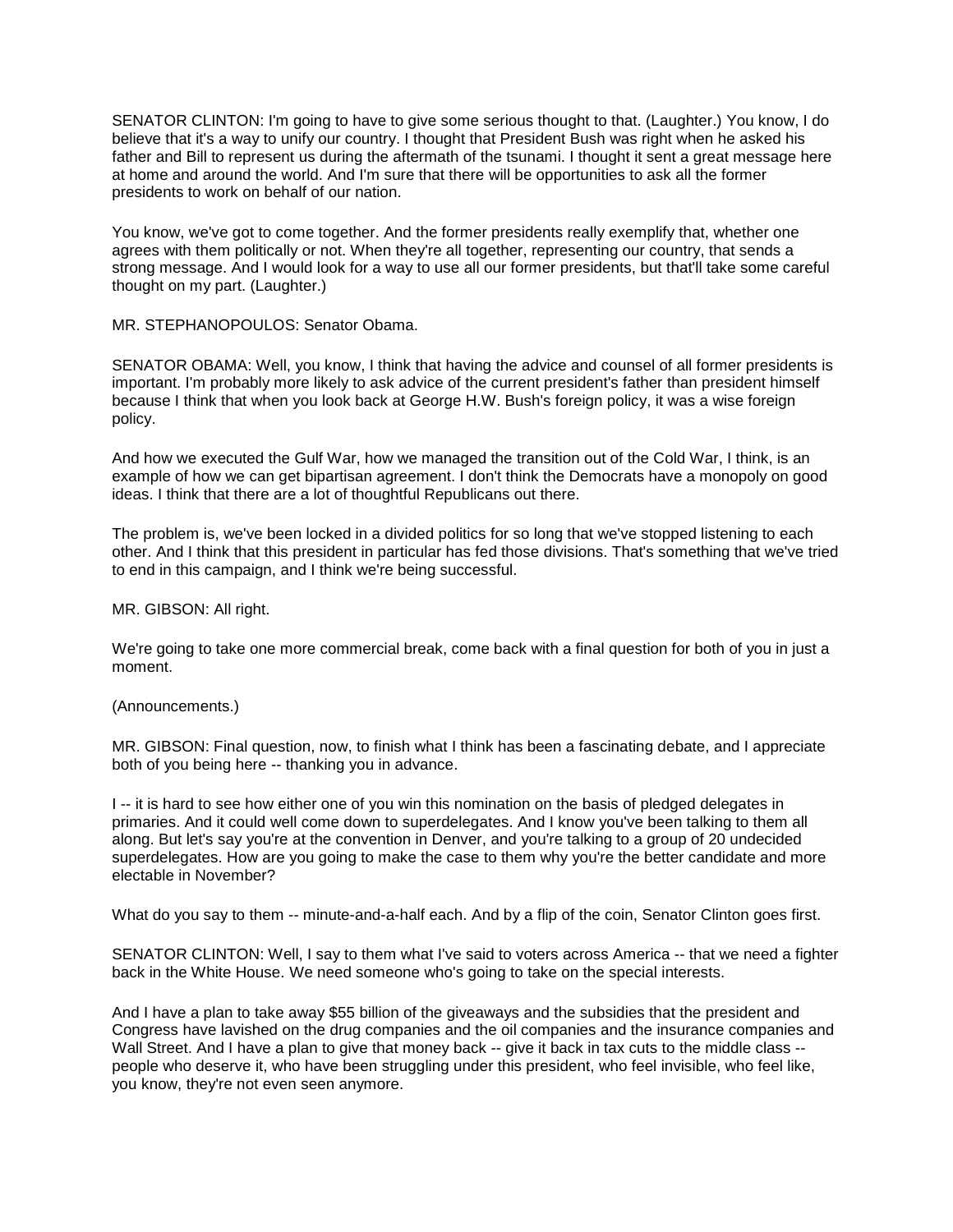And we're going to make everybody feel like they're part of the American family again. And we're going to tackle the problems that have been waiting for a champion back in the White House.

Now, obviously, I can't do this alone. I can only do it if I get people who believe in me and support me and who look at my track record and know that, you know, I've spent a lifetime trying to empower people, trying to fight for them.

And I think it's going to be challenging, but it is absolutely what we must do in order to keep faith with our country and to give our children the future that they deserve.

So I will tell everyone who listens that I'm ready to be the commander in chief. I've 35 generals and admirals, including two former chairmen of the Joint Chiefs of Staff, General Wesley Clark and others, who believe that I am the person to lead us out of Iraq, to take on al Qaeda, to rebuild our military.

And I will turn this economy around. We will get back to shared prosperity and we will see once again that we can do this the right way so it's not just a government of the few, by the few and for the few. And I need your help. I need the help of the voters here in Pennsylvania, first and foremost, in order to be able to get to those conversations.

And I hope that I have demonstrated not just over the last weeks or even over the last hour and half but over a lifetime that you can count on me. You know where I stand. You know that I will fight for you and that together we're going to take back our country.

MR. GIBSON: Senator Obama.

SENATOR OBAMA: Well, when we started this campaign 15 months ago, it was based on a couple of simple principles: number one, that we were in a defining moment in our history. Our nation's at war. Our planet's in peril. Our economy is in a shambles. And most importantly, the American people have lost trust in their government, not just Democrats but independents and Republicans who've been disillusioned about promises that have been made election after election, decade after decade.

And the bet I was making was a bet on the American people; that they were tired of a politics that was about tearing about each other down, but wanted a politics that was about lifting the country up; that they didn't want spin and PR out of their elected officials, they wanted an honest conversation.

And most importantly, I believe that change does not happen from the top down, it happens from the bottom up. And that's why we decided we weren't going to take PAC money or money from federal registered lobbyists, that we were not going to be subject to special- interest influence, but instead were going to enlist the American people in a project of changing this country.

And during the course of these last 15 months, my bet's paid off because the American people have responded in record numbers, and not just people who are accustomed to participating, but people who haven't participated in years. I talked to a woman here in Pennsylvania, 70 years old, she whispered to me, "I've never voted before, but I'm going to vote in this election."

And so my point to the super delegates would be that if we're going to deliver on health care for every American, improve our schools, deliver on jobs, then it's going to be absolutely vital we form a new political coalition in this country. That's what we've been doing in this campaign, and that's what I'm going to do when I'm president of the United States of America.

MR. GIBSON: The audience has been very good in restraining themselves. I think a round of applause for Senators Obama and Clinton. (Applause.)